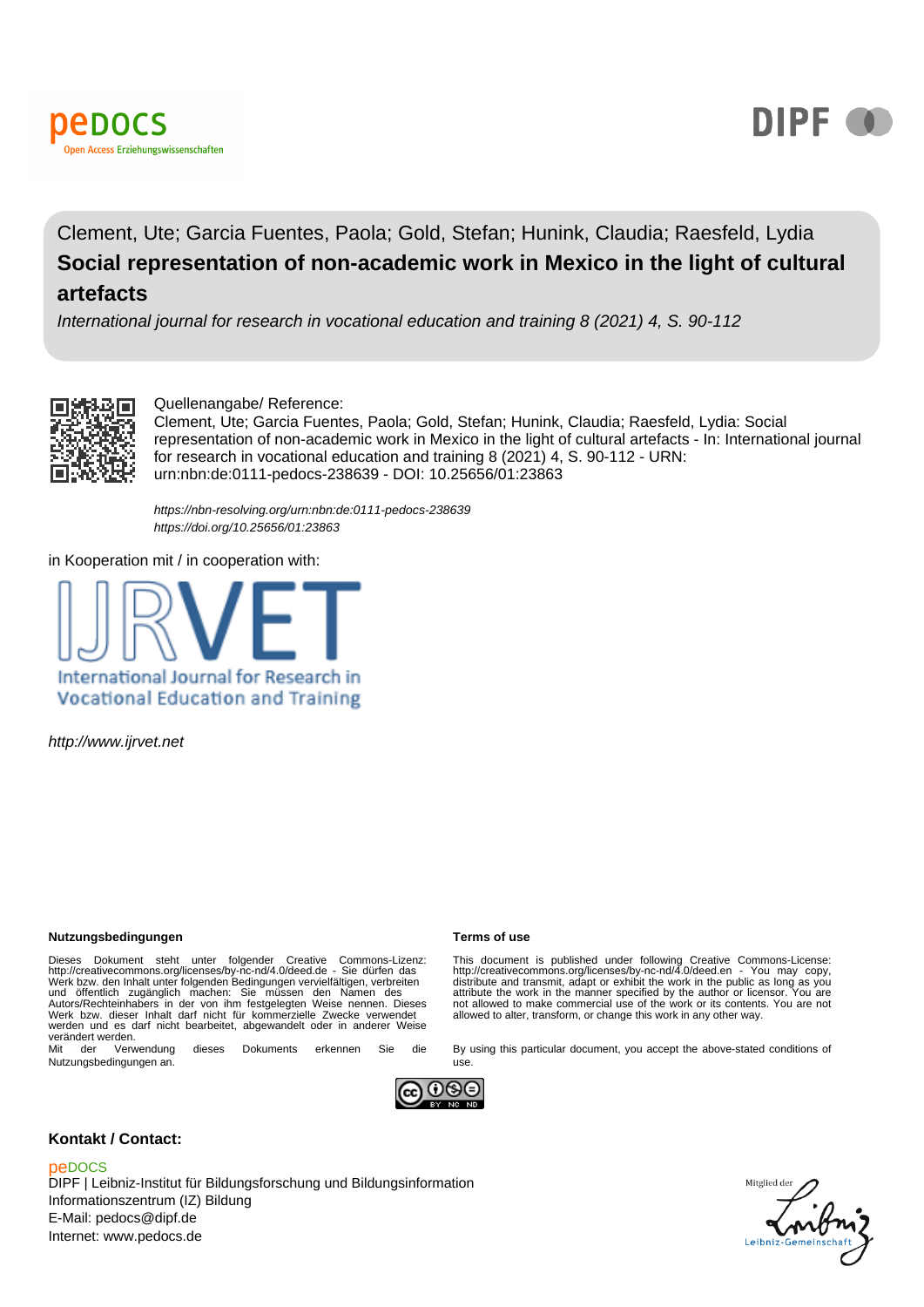# Social Representation of Non-Academic Work in Mexico in the Light of Cultural Artefacts

Ute Clement<sup>1</sup>, Paola García Fuentes<sup>2</sup>, Stefan Gold<sup>2</sup>, Claudia Hunink<sup>\*1</sup>, Lydia Raesfeld<sup>3</sup>

*1Universität Kassel, Institut für Berufsbildung, Henschelstr. 2, 34127 Kassel, Germany 2Universität Kassel, Faculty of Economics and Management, Kleine Rosenstr. 3, 34117 Kassel, Germany 3Universidad Autónoma del Estado de Hidalgo, Carretera Pachuca-Actopan Km. S/N, 42084 Pachuca de Soto, México*

Received: 27 October 2020, Accept: 20 May 2021

## **Abstract**

**Context**: Technical and Vocational Education and Training (TVET) has attracted increasing interest in recent years due to its potential to address productivity and equity challenges, such as better employment prospects, as outlined in the United Nations Sustainable Development Goals (SDGs). Despite the potential of such programmes, the enrolment rate in vocational training at upper secondary level in Mexico is 38.2%, i.e. below the Organisation for Economic Cooperation and Development (OECD) average of 45.7%. This raises the question of possible reasons for the low enrolment rate.

**Approach**: Based on the assumption that attitudes towards non-academic work are culturally anchored in Mexican society, which also shapes the educational and career aspirations of younger generations, the project named Cultural Practice of Non-academic Work in Mexico (KuPraMex), funded by the German Federal Ministry of Education and Research (BMBF), investigates social representations of non-academic work in Mexico. This is done through the analysis of artefacts such as films, murals, etc., as these are part of the tangible culture of a society. As materialised products of human activities or cultural practices, artefacts can be understood as objectifications of social relations and conditions. Therefore, in this context, it is assumed that through the analysis of cultural artefacts, a deeper understanding of how nonacademic work is thought, felt, and valued in Mexican society will emerge.

\*Corresponding author: chunink@uni-kassel.de

ISSN: 2197-8646 https://www.ijrvet.net

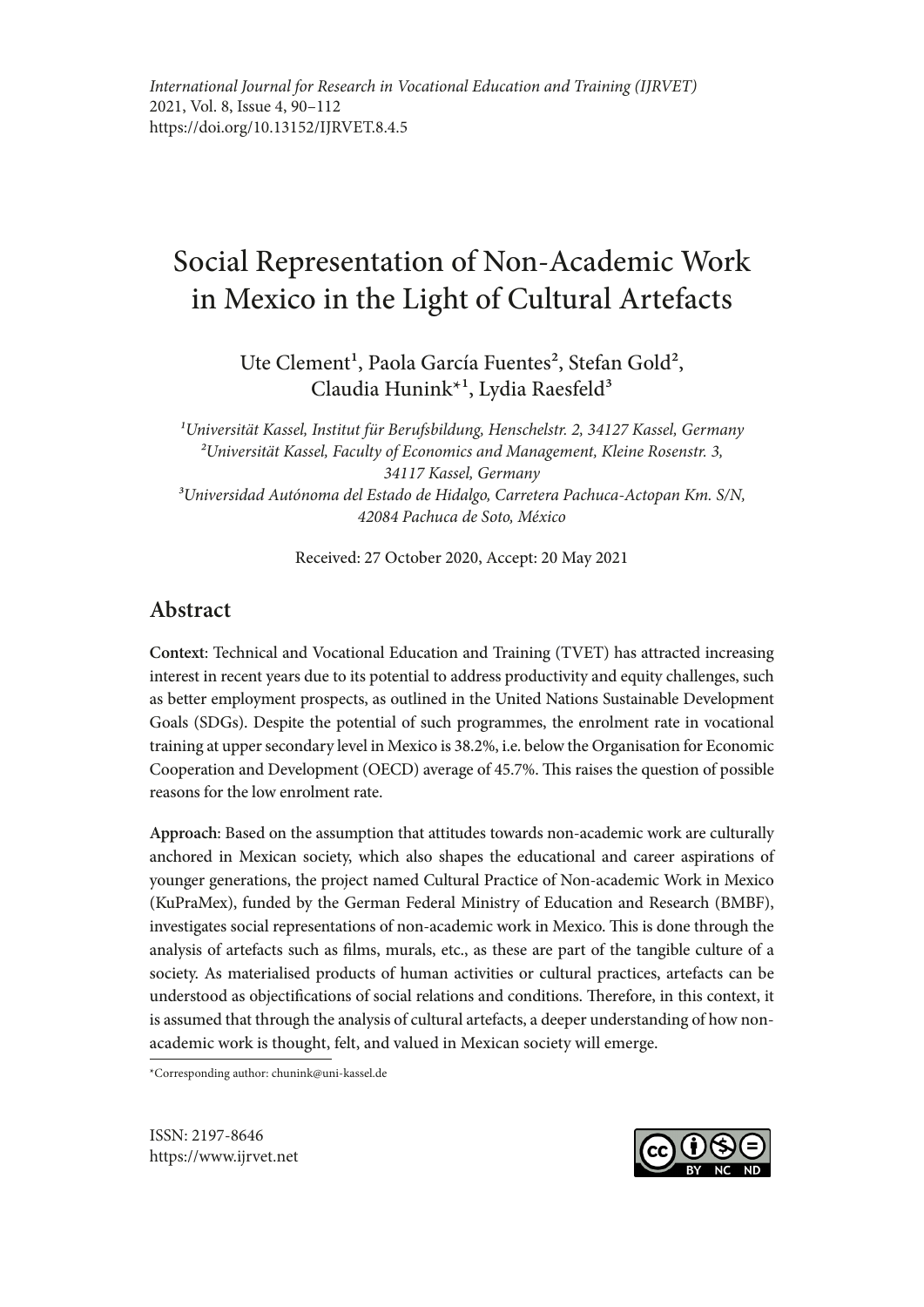**Findings**: It has been found that the topic on non-academic work is often associated with informality. Moreover, the representations and narratives in cultural artefacts often show that non-academic work, apart from office work, is physically challenging but cognitively undemanding. In terms of access to a company, social networks seem to have enormous relevance. Hierarchies seem rigid and opportunities for promotion limited. However, narratives with more positive attributions regarding non-academic work can also be identified, which state that young people experience a habitus transformation through work.

**Conclusion**: Nevertheless, non-academic work in Mexico seems to lack prestige, which may affect young people's educational and career aspirations and choices. This could mean that those who can afford it prefer to pursue a career in tertiary education rather than opt for a TVET programme. At the macro level, the mentioned lack of prestige could hamper attempts to offer such programmes.

**Keywords**: Vocational Education and Training, VET, Non-Academic Work, Artefacts, Social Representation, Mexico, Culture

#### **1 Non-Academic Work From a Culturally Informed Perspective**

Educational politics often seem to target mainly academic education and university degrees. However, the productivity of a society also – and literally – lies in the hands of blue-collar workers and administrative staff. In this article, labour in production, agriculture, health, tourism and other services or administration which require competences not acquired in universities, will be subsumed under the umbrella term of *non-academic work*. There is a lot of evidence that Technical and Vocational Education and Training (TVET) investment pays off, not only in terms of social effects and increased efficiency of economies, but also in terms of individual wages (Almeida et al., 2015; Icardi, 2021; OECD, 2019). Nevertheless, when it comes to formal educational and career aspirations, non-academic labour is sometimes perceived as a second-best choice. Young people and their families in many South American countries show little inclination for vocational training and artisan careers. Also, for Mexico, the Organisation for Economic Cooperation and Development (OECD, 2019) reports that despite the potential of TVET programmes mentioned above, the enrolment rate in vocational programmes at upper secondary level is only 38.2%, below the OECD average of 45.7%. This phenomenon, sometimes labelled as *white-collar syndrome*, may lead to serious mismatches between educational systems and labour market, and hence has severe repercussions for economies, companies, and individuals (Almeida et al., 2015).

Often, biographical decisions are not very rational. We visualise our potential future based on fantasies, experiences and emotions, rather than figures and empirical projections. If educators and policymakers want to understand (and perhaps influence) educational decisions,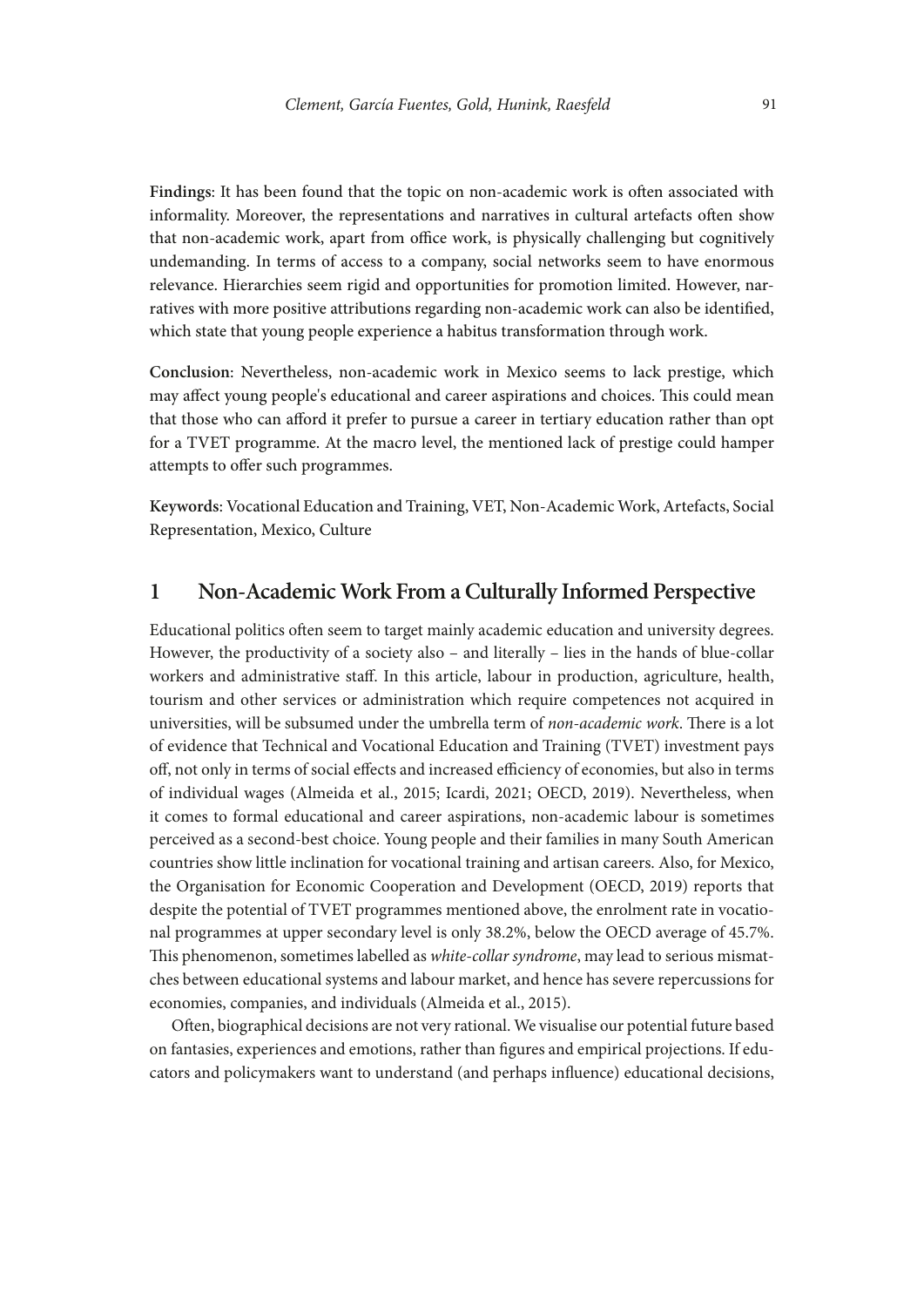it is therefore necessary to understand culturally shaped and therefore irrational-seeming motives that underlie the decisions. This is especially important in a time when the power of family traditions in career choices seem to diminish in many communities.

The culturally anchored picture of *normal* work helps people to guide their career decisions and to coordinate their educational efforts. Normality assumptions provide the foundation of how people look for work, integrate themselves into the world of labour, and submit to work requirements or defend themselves against unreasonable demands. In this way, the normality assumption of work is both the result of social action, and its guideline. Such cultural patterns are "rooted in societies" (Becker, 2004; Giesecke & Wotschack, 2009), even though – as social phenomena – they can also be the subject of changes and social dynamics (with regard to Germany cf. e.g. the contributions to Behringer, 2004; Brose & Wohlrab-Sahr, 2018 or Voß, 1998).

Assumptions about normality regarding labour are not only directed to specific working places or jobs (i.e. referring to the question of how it is to work as a plumber, electrician or nurse), they are also based on institutionalised structures and rules of labour markets. Our beliefs regarding the quality of a workspace, income, career chances, etc. depend on how normality of workspaces, income and career chances are constructed and passed on in institutionalised surroundings.

However, in the study presented here on social representations of work in Mexico which is part of the project entitled Cultural Practice of Non-Academic Work in Mexico (KuPraMex) supported by the German Ministry of Education and Research (BMBF), we are keen to dig even deeper and to find out more about thoughts, beliefs, and emotions, which are culturally bound to certain non-academic jobs. We want to understand how people of the cultural context of Mexico perceive non-academic work. In order to do so, in a first step we analyse cultural artefacts such as films, murals, etc. because they belong to tangible culture of a society. We want to better understand the central core of social representations in Mexican society, especially of the youth, regarding non-academic work.

What contributions can such a culturally informed perspective bring to comparative vocational education research on a scientific level? On first sight, this question does not seem very reasonable nowadays. Comparative vocational education research has been withdrawing from cultural topics since the turn of the millennium. In view of the globalisation of population movements and production sites, it seems more appropriate to focus less on conditions and more on the results of vocational education and training: Competencies. Even before experts in Europe started to design, discuss, and coordinate a European competency framework, systems for the recognition of previously acquired competences and their classification into competency frameworks had been created in Chile, Argentina, Colombia and Mexico.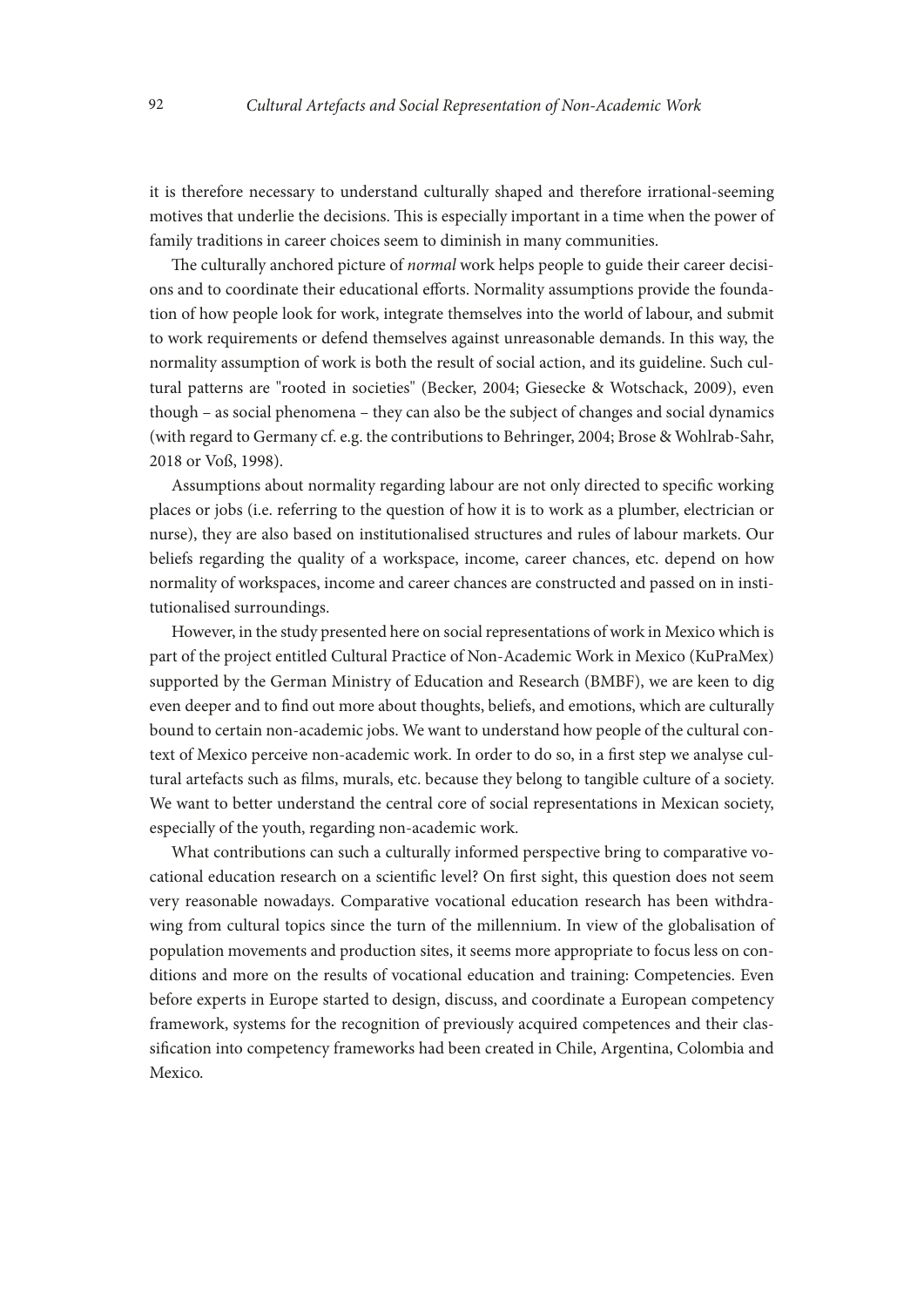The reasoning was compelling: If it no longer matters in which institution and in what period of time a competence is acquired, but only what a person knows and can do, then people could be appropriately allocated across system boundaries. Moreover, if competencies could become the one and most important currency in labour market, social borders – for example, between general and vocational education system or between informal and formal education – could also be overcome.

Despite its merits, the debates about competency frameworks had a completely unintended effect: Comparative research into vocational education came out of focus due to the concentration on the output. In the 1980s and 1990s, there had been endeavours to analyse foreign systems of vocational education for shedding new light on one's own (see the fundamental considerations at Lauterbach, 1994; studies such as Georg, 1997; or the systematisation at Deißinger & Frommberger, 2010). As well, research in Latin America such as Arnold (1989), Clement (1999a), Greinert (1997), Lehner (1994), Wallenborn (2001) and Wolf (2011), was barely followed up. Studies on the informal sector (for a summary see Bayón, 2008) were overshadowed by the promise that the competence orientation would overcome even these barriers between formal and informal sectors.

Since the euphoria regarding the competence frameworks has been slowly subsiding (Clement, 2016), comparative vocational researchers have been re-establishing the earlier traditions. For Latin America, more recent research restoring these traditions comprise, for example Clement and Oelsner (2016), Oelsner and Richter (2015), Schoenstedt-Maschke (2013), Sevilla (2017) and more specifically for Mexico, for example Cáceres-Reebs and Schneider (2013) as well as Wiemann (2018).

Nevertheless, the criticism of competence orientation has also left its mark on comparative educational research. If training and employment systems are analysed by describing institutional structures (types of school, certificates, authorisation systems) and empirical data (labour market, education), something essential is missing – this has become increasingly clear. Sociological concepts such as the description of labour market regimes and governance, or psychological approaches, for example on professional identity or self-concept, indicate that there are also social connections beyond the level of institutions and structures that make the interaction between education and the labour market work. The complex coordination between educational and career aspirations and selection, labour market and allocation, demand and supply, norms, interests and emotions, state, private and individual action, etc. cannot be understood only by the precise description of structures. People do not make decisions (e.g. when choosing a profession, selecting personnel, etc.) as the bottom line of a structure. Rather, they have socially shaped perceptions, normality assumptions, expectations and values based on their own culture, in which such structures (often shortened) are condensed and reflected, but not exhausted. In this way, a culturally informed perspective is highly promising for analysing non-academic work in a country like Mexico.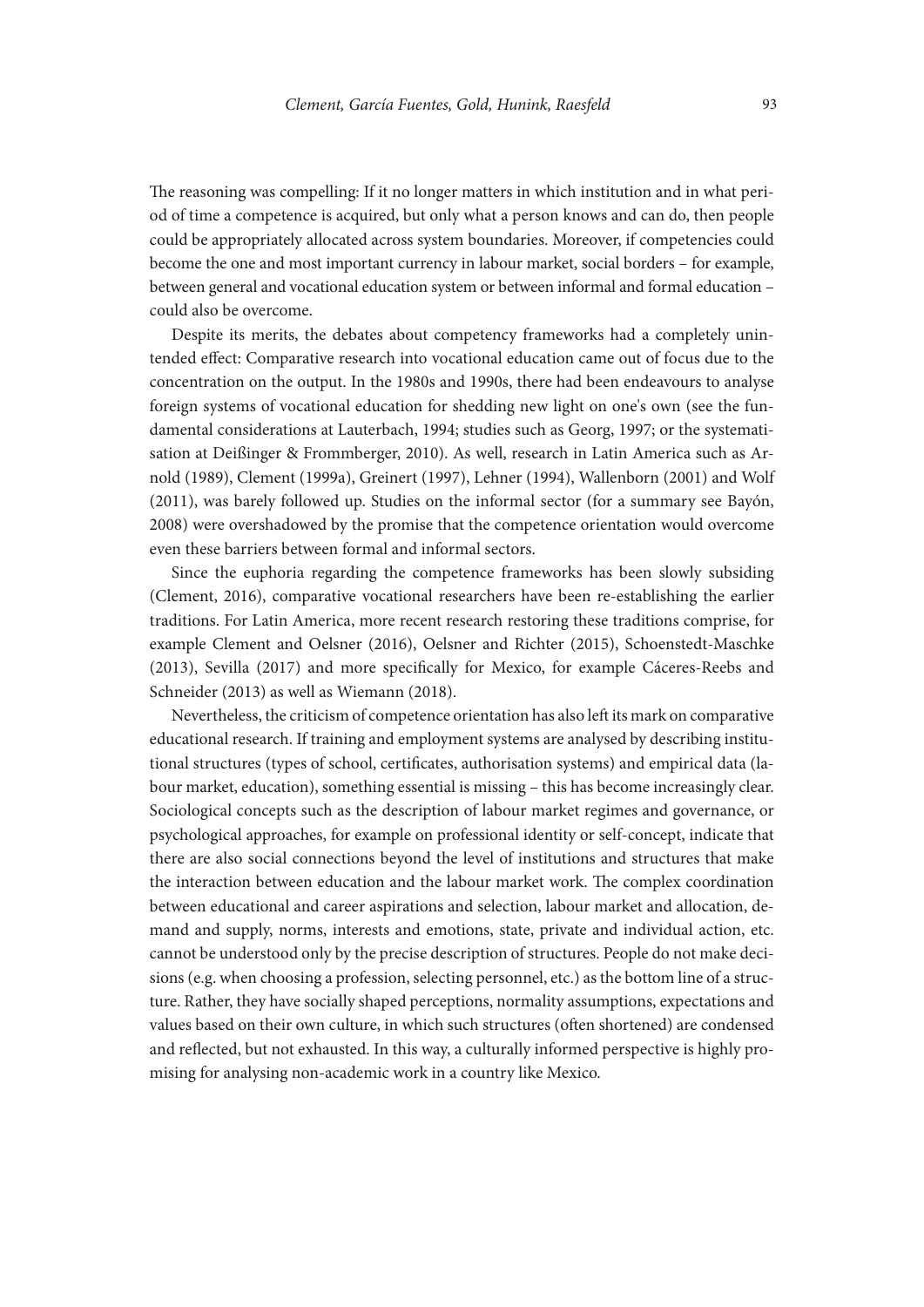#### **2 Context of Young People in Mexico**

Both conceptions of non-academic work and work itself are social constructions that develop in a socio-historical context. Currently, this topic has gained relevance in academic circles and in the world of work due to the profound transformations in organizational and technological changes that have been taking place. The causes of these changes are attributed to policies that favoured deregulation, flexibilization and the incorporation of new technologies. As a consequence of a successive implementation of the neoliberal model, young people are not only prevented from accessing an occupation or professional profile, but they enter the world of work in a globalized market characterized by uncertainty and instability and are exposed to high rates of unemployment and job insecurity today.

The choice of young people as the unit of analysis responds to the need not to fall into universalism when approaching the relationship between subjects and work. Youth is considered as a socio-cultural category, of which duration and characteristics are determined by the respective society. "[Y]outh and age are not self-evident data but are socially constructed, in the struggle between the young and the old" (Bourdieu, 1993, p. 95). Youth has become a focus of interest in social studies, and it represents a particularly interesting object of investigation in a society in which social representation of non-academic work seems to be reformulating. Whereas young people suffer from exclusion from parts of the labour market, many of them are forced to work at early age, also as a result of the conditions of poverty.

The main people affected by unemployment in Mexico are young people. Official numbers show that the majority of those who cannot find work are between 14 and 29 years. One tenth of young people are unemployed. The problem is aggravated by the fact that one out of four people in the country is young and young people represent one third of the economically active population (EAP, calculated at 47 million 131 thousand 536 individuals) (INEGI, 2020). Due to low economic growth and insufficient labour market policies, the country could not effectively incorporate youth into the formal labour market. This leads to a loss of social and economic capital, and to young people being forced to work at young age and without social and labour protection, making them subject to precarious conditions.

This makes young people face various exclusion situations: Exclusion from the labour market due to the barriers they find; economic exclusion due to their inability to generate income; institutional exclusion due to the lack of support from state programs; cultural exclusion due to the inability to live in accordance with socially accepted norms and values. In summary, working conditions can be assumed to have an impact on the significations of non-academic work among young people, taking into account that work is an activity that generates significance. The meanings attributed to work vary from one society to another and over time, since they are determined by historical, social and cultural variables.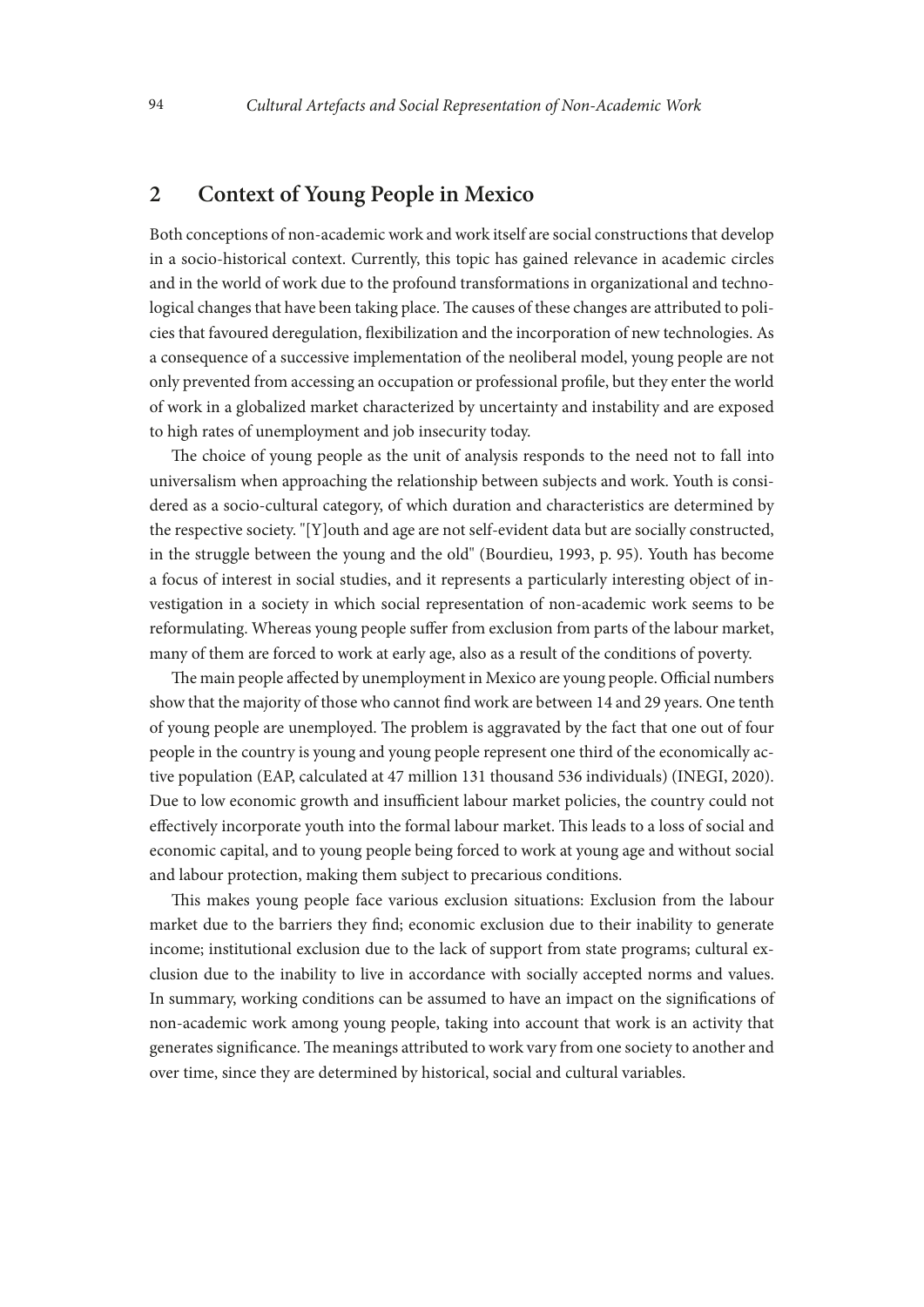## **3 Non-Academic Work and its Social Representation as Fields of Investigation**

Economic research points out that labour markets and corporate actions should also be analysed against the background of socio-cultural differences. For example, Sagiv and Schwartz (2007) formulated that organisations are shaped by the societies around them, the personal values and priorities of their members, and the type of core tasks of the organisation. Cameron and Quinn (2006) developed their "Competing Values Framework" based on empirical studies on the characteristics of organisational culture and extensive factor analyses. Wolf et al. (2011) proposed an analytic scheme specifically related to the relationship between vocational training and the labour market. It describes six dimensions (labour regime, labour law, technology, collective actors, social security, and institutional order), which helps to describe the work-cultural background of employment qualification.

Research and practice have acknowledged the importance of working individuals for organisational and business success for a long time. On the research side, evidence exists that a committed workforce that is more likely to engage in learning leads to improved business performance (Cillo et al., 2019), and other organisational performance indicators such as decreased turnover intention (Santhanam & Srinivas, 2019). Work identity, job satisfaction, competence acquisition, as well as commitment and engagement of blue-collar workers are critically connected to the societally shared and culturally anchored picture of their jobs as well as the employment-structuring institutions such as recruitment regimes, remuneration schemes and control systems (Pries, 2010).

In this light, the subject of analysing social representations of non-academic work in Mexico through various forms of cultural artefacts gains its particular relevance not only for TVET research but also organisational research and business practice. Understanding the cultural and institutional underpinning of blue-collar jobs may help workers engage in techniques of self-affirmation (Elsbach, 2003) that enhance their cognitive performance and their decision-making (Hall et al., 2014). At the same time, knowledge about the ideas and cultural significance workers hold about the jobs they carry out may guide organisations and managers in facilitating so-called holding environments; such holding-environments provide psychological safety and may help workers cope with threats of financial insecurity, harassment and other assaults to a person's integrity and dignity (Kahn, 2001). Finally, cultural analyses of blue-collar jobs, together with the work relations they are embedded in, may inform effective control and appraisal systems that lead to worker motivation and empowerment rather than a dichotomy of compliance or resistance (Curchod et al., 2019), both of which do not entail worker engagement in their jobs.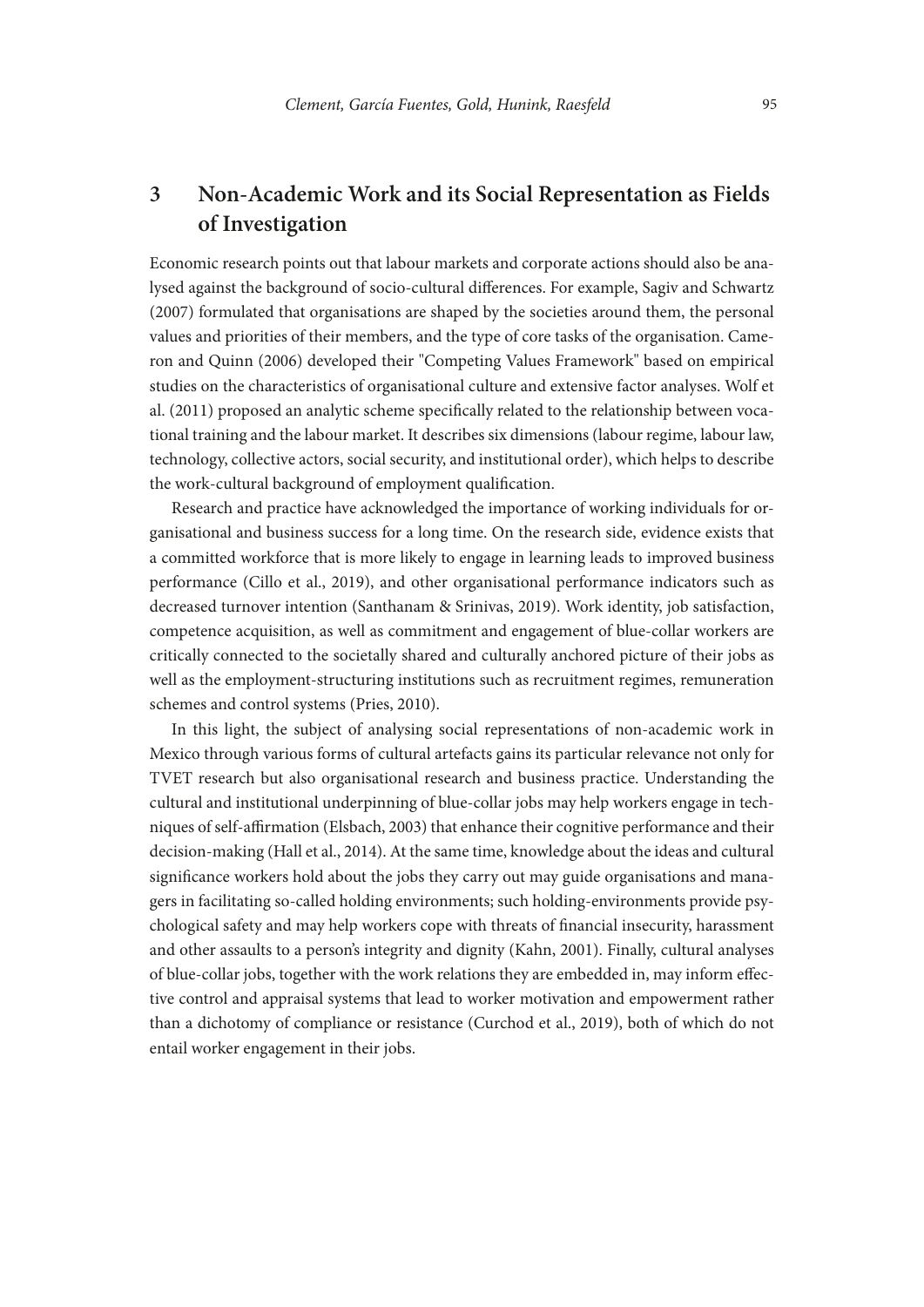#### **4 Social Representations and the Relevance of Cultural Artefacts**

The aim of the BMBF-funded project KuPraMex is to find out which collectively shared images, conceptions, ideas and knowledge concerning non-academic work dominate in Mexican society, composed of individuals of all ages. However, the focus in this context is primarily on young people who are before or in transition to working life and must make educational and career choices in line with their collectively shared ideas, images, values and cultural significance.

It is precisely these collectively shared ideas, images, meanings and values that are closely associated with the concept of culture. The first definition of the term culture at the end of the 19th century, made by Tylor (1891, p. 1), states that culture "in the broad ethnographic sense, is that complex whole which includes knowledge, beliefs, art, morals, law, customs, and all other habits and capacities acquired by man as a member of society", i.e. the tangible and intangible manifestations of society. The conceptualisation of the term has since been discussed in numerous disciplines<sup>1</sup>. The differentiation between tangible and intangible culture leads us to recognise the symbolic character of culture, in which symbols and meanings are the framework of social action and according to Geertz (1973, p. 89) culture is understood as "a system of inherited conceptions expressed in symbolic forms by means of which men communicate, perpetuate, and develop their knowledge about and attitudes towards life", as to say "a web of meanings". The analysis of culture must therefore be an interpretative science in search of these meanings, which for us are expressed through cultural artefacts and the social representations that society develops precisely about them.

In this respect, the concept of social representations – introduced into social psychology by Moscovici in the early 1960s – proves to be particularly valuable. This is because, as the following citation shows, the concept focuses on the elementary form of social knowledge (Araya Umaña, 2002; Schützeichel, 2007):

*"Social representations […] concern the contents of everyday thinking and the stock of ideas that gives coherence to our religious beliefs, political ideas and the connections we create as spontaneously as we breathe. They make it possible for us to classify persons and objects, to compare and explain behaviours and to objectify them as parts of our social setting" (Moscovici, 1988, p. 214).*

Moscovici (1988) sees social representations as a component of social organisation that also frames the perception of individuals in relation to social structures and performative acts. The extent to which social reality is dependent on the particular framework of interpretation is made clear by the example of drug use. It can be perceived as a collapse of a family or a religious ceremony, as in several Mexican indigenous cultures. Consequently, social

<sup>1</sup> See the article by Kroeber and Kluckhohn (1952) in which more than 164 definitions of the concept of culture were collected and summarised, as well as the discussion of the conceptualisation of the term culture in the context of indigenous cultures in Mexico by Mendoza et al. (2020).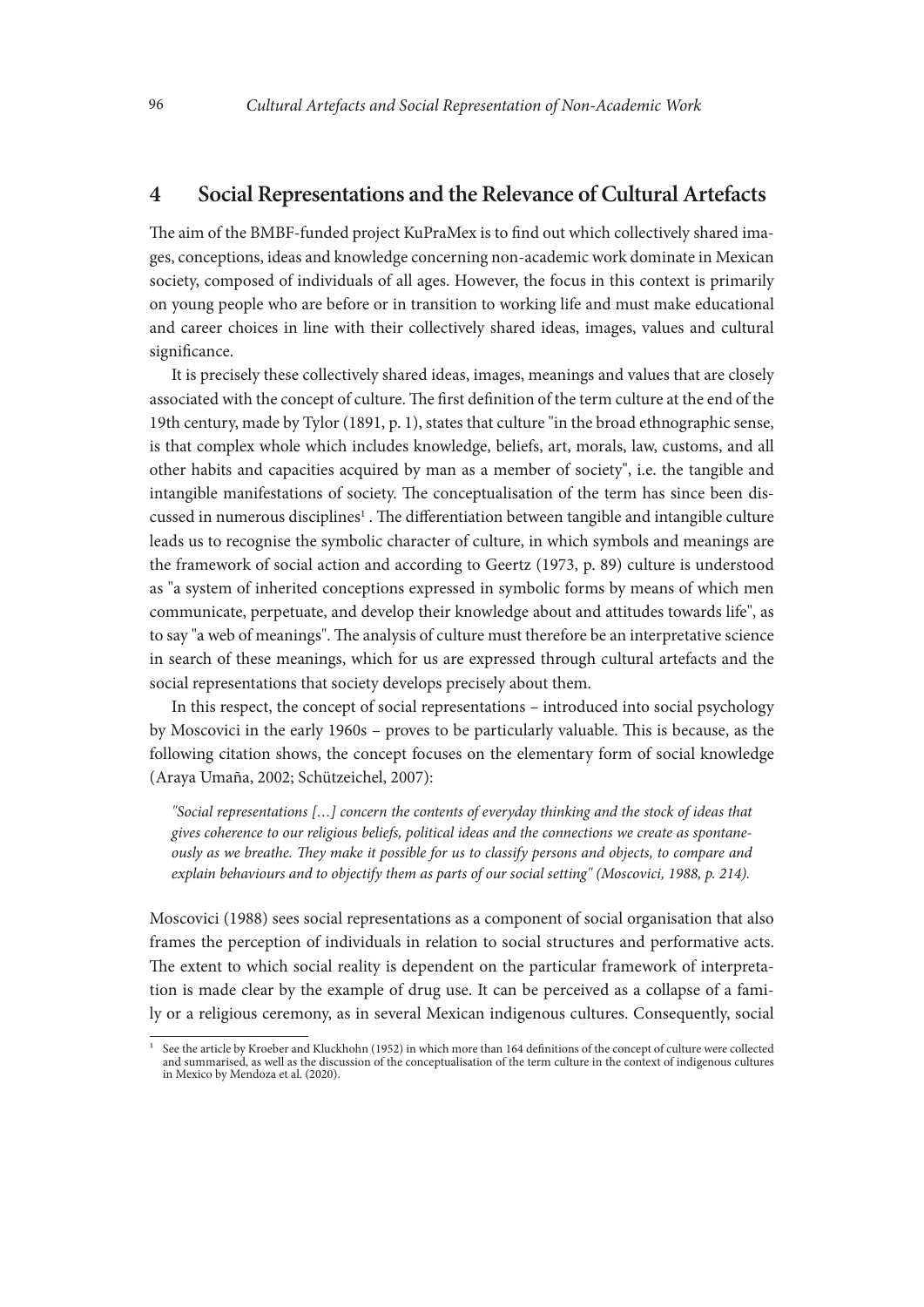representations are always context-dependent and expressing the cultural values, beliefs and symbols. In addition, they represent dynamic entities that are constantly updated by performative acts. At the same time, social representations have a certain autonomy in the production of meaning (Moscovici, 1988; Schützeichel, 2007). In other words, social representations to a certain extent lead "a life of their own" (Moscovici & Duveen, 2001). Moreover, social representations are attributed to the function of transforming the unknown into the familiar: The so-called process of "anchoring" (Moscovici, 1988; Araya Umaña, 2002).

Considering the fact that the concept of social representations unites pairs of opposites, it sometimes seems paradoxical. Social representations are stable with simultaneous instability, rigid and fluid, etc., which is why Abric (1993) divides them into a central core and peripheral elements. The peripheral elements refer to those aspects of social representations that are characterised by flexibility and mobility. Consequently, peripheral elements are directly related to an individual's experiences, and constitute an interface between the outside world and the central core. At the same time, they act as protective shields, preventing the central core, to a certain extent, from change. For example, repetitive experiences or profound impacts that deviate from the central core may change it. In general, however, the central core of social representations is characterized by relative stability<sup>2</sup>.

However, the concept is not limited exclusively to those social representations "which are formed by the medium of language" (Schützeichel, 2007, p. 451; *translation by the authors*), but increasingly considers visual knowledge as well as the material world and the artefacts existing in it (Moscovici, 1988; Schützeichel, 2007). Artefacts are objects that are created, used, or modified by means of human action (Lueger & Froschauer, 2018). In other words, "artefacts as materialized products of human action [...] embody objectivations of social relations and social conditions; they represent the activities by which they were created" (Lueger, 2010, p. 92; *translation by the authors*). Accordingly, artefacts are – consciously or unconsciously – placed in the material world by humans and form part of the tangible culture. However, their creation does not remain without consequences in the social world either but has an effect on the thoughts and interaction of individuals as externalisation of humans (Lueger, 2010; Lueger & Froschauer, 2018). Consequently, people live in a material world, which is partly created by them, but also influences their social world and vice versa (see following figure).

<sup>2</sup> Against the background of the relatively stable constitution of the central core, Abric (1993) recognizes a certain connectivity to the approach of collective memory. According to Erll (2017), this concept has become one of the most widely discussed in cultural studies memory research. Assman's (1988) concept of collective memory is constituted by communicative and cultural memory. In this context, however, the approach of collective memory will not be discussed further.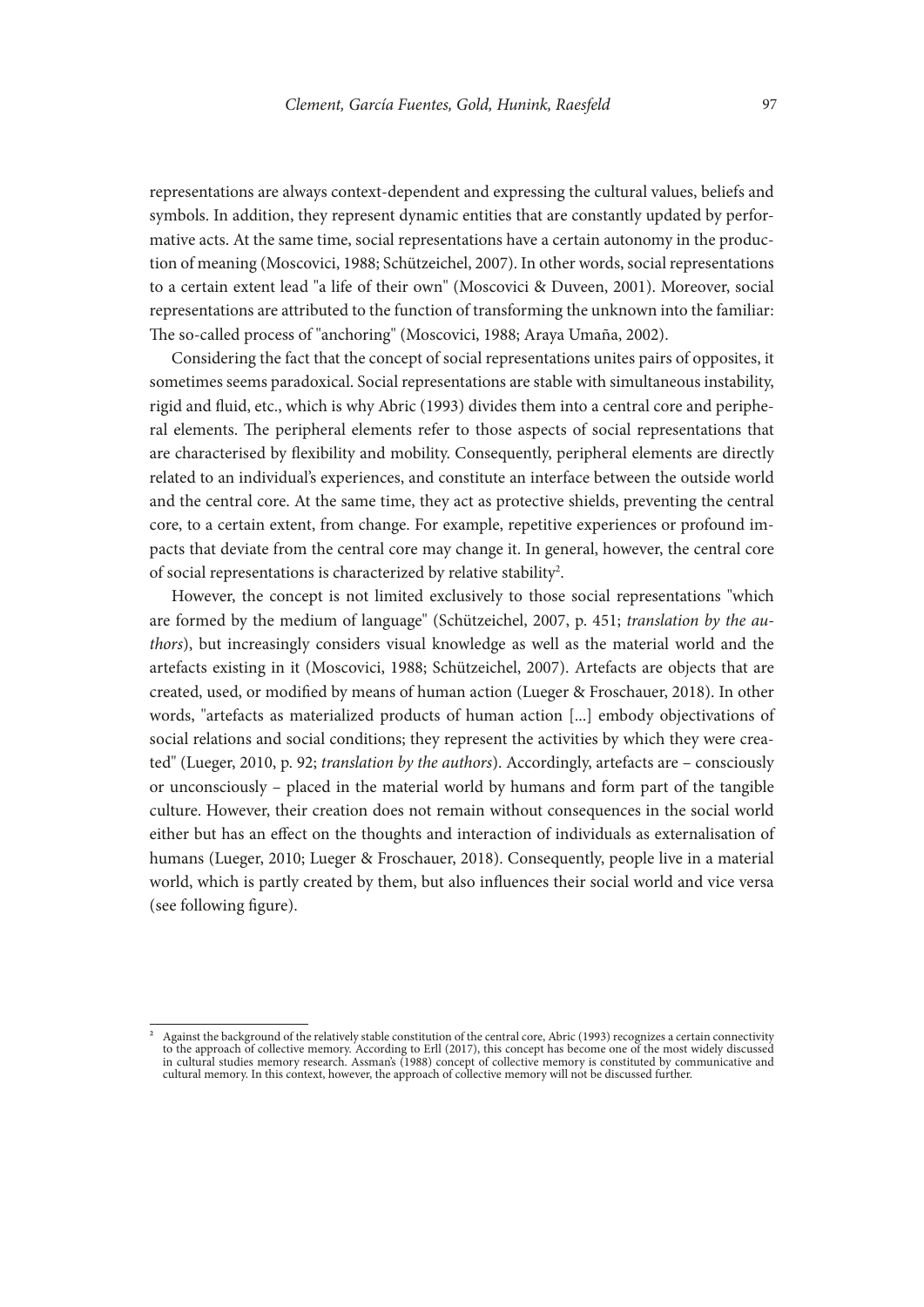

*Figure 1: Reciprocity Between Individuals and Artefacts (own elaboration according to Abric, 1993)*

Given the demonstrated interaction between social representations and produced artefacts, the social relevance of artefacts is undeniable. Accordingly, social distinction can be established through dress codes, value systems or the meaning of non-academic work can be manifested in different types of cultural artefacts. Given their prominent social relevance, the inclusion of artefacts in social analyses is important. Even more, a broader understanding of culture and society is only possible through a combination of language-based methods, like interviews, and artefact analysis (Lueger & Froschauer, 2018). A study of cultural artefacts can provide clues to the patterns as well as the central core of social representations of a society composed of individuals of all ages. This was done for the cultural context of Mexico. The methodological approach will be described in the following section.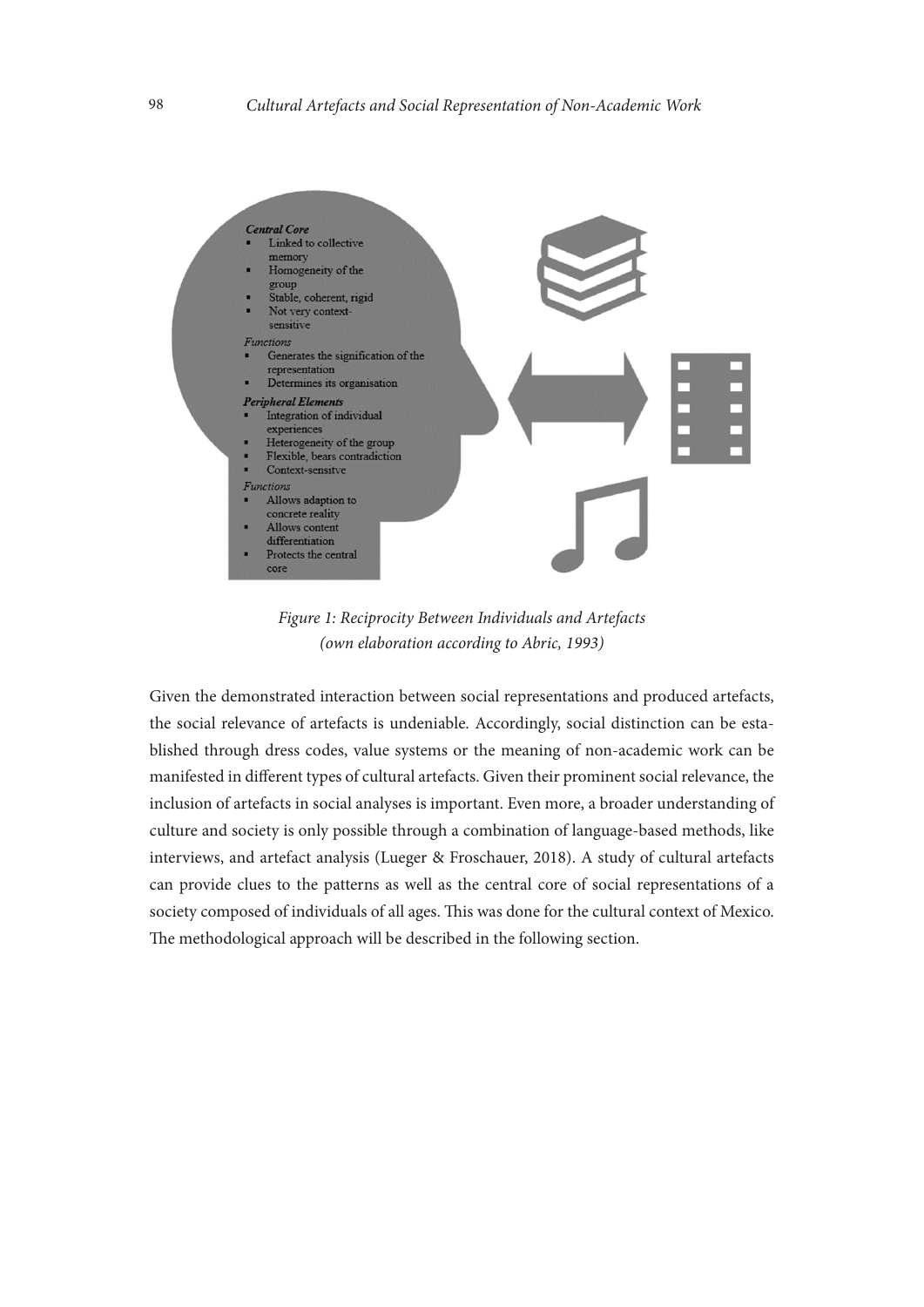#### **5 Methodical Approach**

The artefact analysis proceeds along four phases (see Figure 2).



*Figure 2: Working Process of the Artefact Analysis (own elaboration)*

In the *first phase*, a pre-selection of cultural artefacts as social representations of nonacademic work took place. In the context of this study, cultural artefacts are primarily understood as those that transport narratives or forms of representation of non-academic work, such as films, murals, songs, etc.; however, tools from working contexts are not considered as cultural artefacts. The search was not limited to a specific type of cultural artefact because there was ex-ante uncertainty about whether and to what extent the topic of non-academic work could be found in artefacts. In this regard, Mexican film rankings, studies, etc. were included. For example, based on the 2017 study *Estudio de Consumo de Medios y Dispositivos entre Internautas Mexicanos*<sup>3</sup> (IAB, 2017), the artefact type of *Memes* was also included in the analysis. The cultural artefacts found were screened to see if they contained representations of work. So far, 77 artefacts have been sighted, which, after a pre-selection within the international research group, were subjected to further investigation and discussion to ensure that only artefacts significant for the purpose of the study were analysed, leading to the second phase of artefact analysis.

In the *second phase* of work, the artefacts to be analysed were narrowed down further. Thus, not only non-academic work in general should be represented, but particularly the areas of administration, gastronomy, tourism, and metallurgy. This is in line with Lueger and Froschauer (2018), who postulate that the selection of artefacts must be significant for answering the research question. Another criterion is related to the production of the respective artefact. Accordingly, a person originally from Mexico (or someone intimately familiar with Mexico) had to have produced the artefact; this was to ensure that the representation of non-academic work was framed according to the cultural context. Other selection criteria that were applied to the analysis material are listed below, whereby these can partly occur in combination, but must at least be contained individually.

<sup>3</sup> Study of media consumption and devices between Mexican Internet users (IAB,2017)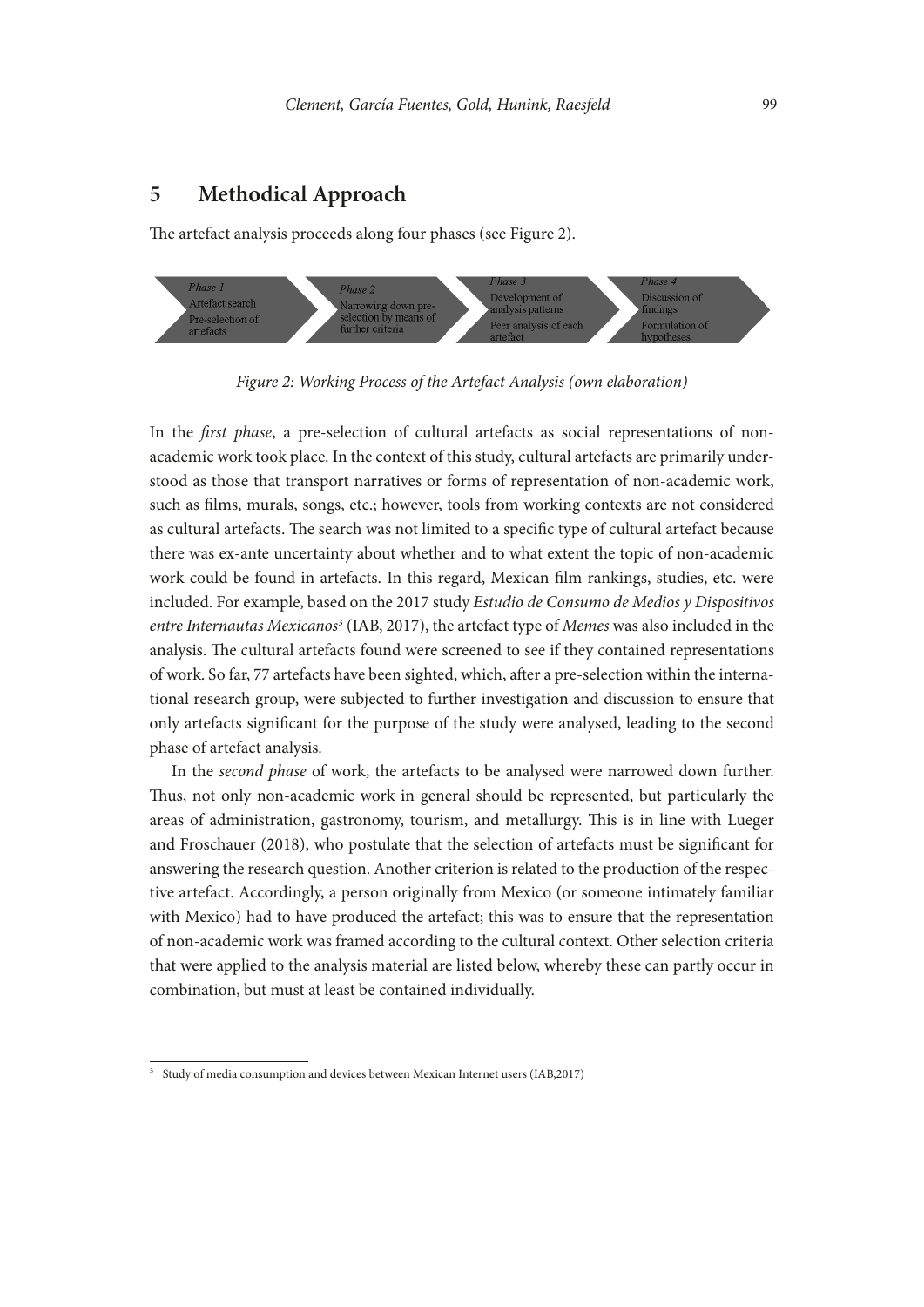The artefact:

- Has a certain reach,
- Recurs in other contexts (recurrence),
- Has intertextual passages,
- Is up-to-date, or
- Occupies a place in the collective memory.

After filtering the 77 artefacts according to these criteria, 44 remained. Table 1 gives an overview over the types of artefacts included into the analysis.

*Table 1: Types of Analysed Artefacts (own elaboration)*

| Artefacts                  | Category                                 | Total          |
|----------------------------|------------------------------------------|----------------|
| <b>Movies</b>              | Comedy                                   | 8              |
|                            | Drama                                    |                |
| Documentaries              | Cultural                                 | 5              |
| <b>Series</b>              | Comedy                                   | 7              |
| Literary novels            | Drama                                    | $\overline{4}$ |
| Memes                      | Urban Myths<br>Parody<br>Mexican culture | 3              |
| Songs                      | Ranchera/Cumbia<br>Hip-pop               | $\overline{c}$ |
| Murals                     | History                                  | 8              |
| Monument                   | Historical                               | 1              |
| Blog                       | Cultural                                 | 1              |
| Talk-show                  | Cultural                                 | 1              |
| <b>Compendium Proverbs</b> | Cultural                                 | 1              |
| Essay                      | <b>Books</b>                             | $\overline{c}$ |
| Tele-Novela                | Drama                                    | 1              |
| Total                      |                                          | 44             |

Due to diversity and heterogeneity of artefacts, it was necessary to develop different analysis patterns in the *third phase*. In this respect, the elaboration of the analysis patterns was guided by the key questions proposed by Lueger and Froschauer (2018) regarding the artefact's conditions of existence, the everyday contextual embedding of the meaning, distanced structural and descriptive analyses. Furthermore, reference was made to the German concept of *Beruf,*  which served as a contrast to non-academic work (Clement, 1999b; Kutscha, 2008; Matthes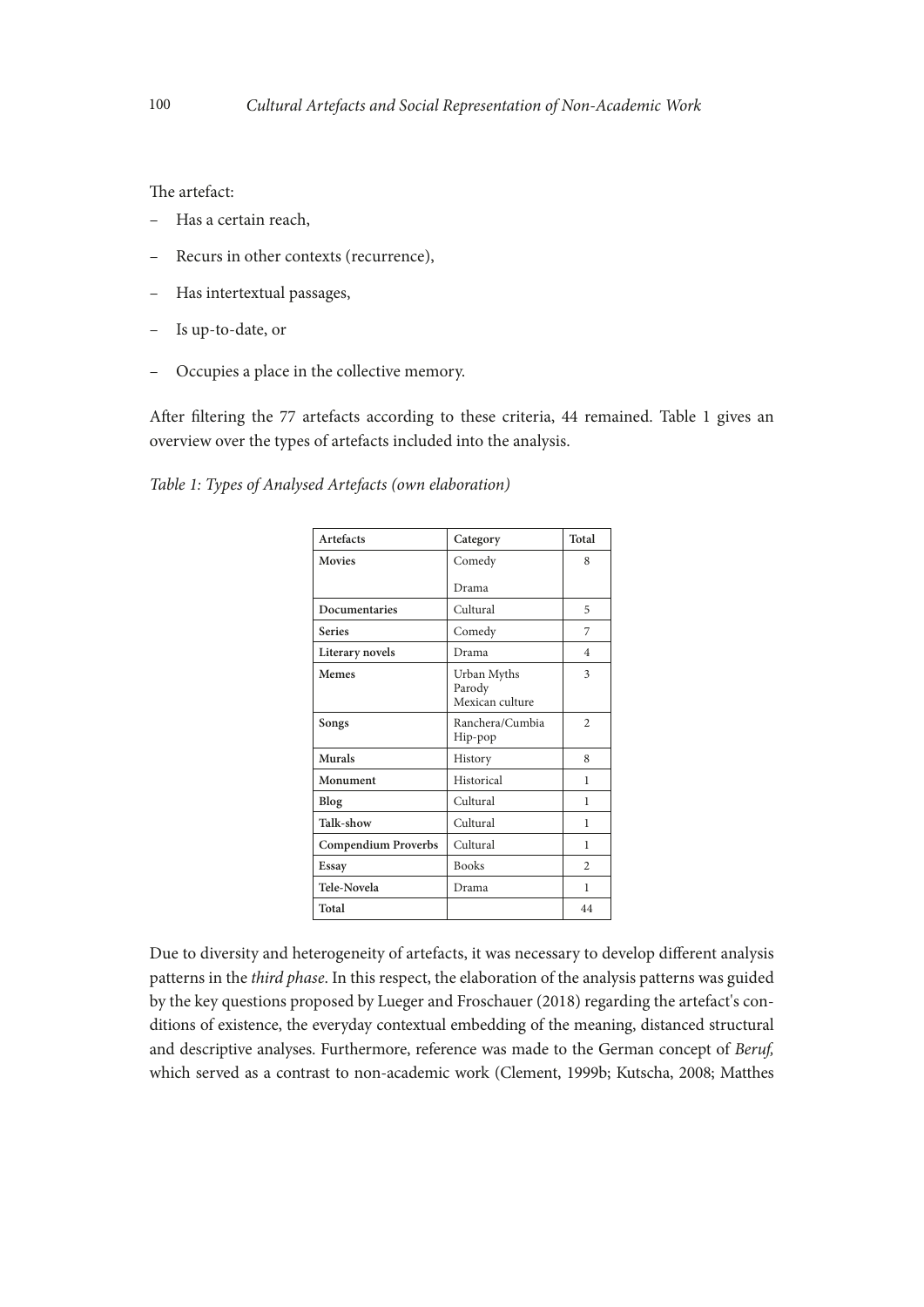& Vicari, 2018), also making reference to Pries' (2010) conceptual reflections on the field of gainful employment. The comparison of non-academic work with the aforementioned German concept revealed differences that formed the starting point for generating specific questions that were added to the analysis pattern. In addition, depending on the type of artefact, we borrowed from other disciplines in some cases. For example, art scientific methods offered an adequate frame for analysing and interpreting e.g. murals (Held & Schneider, 2007). Figure 3 depicts an example of an analysis pattern for cinematic material. Finally, in the third phase, the analysis was done on the basis of the developed patterns.

| Title:                                                                                                                                                                                                                                                                                                     |                                                                                |                                                                                                                                       |  |
|------------------------------------------------------------------------------------------------------------------------------------------------------------------------------------------------------------------------------------------------------------------------------------------------------------|--------------------------------------------------------------------------------|---------------------------------------------------------------------------------------------------------------------------------------|--|
| Author:                                                                                                                                                                                                                                                                                                    |                                                                                |                                                                                                                                       |  |
| Year:                                                                                                                                                                                                                                                                                                      |                                                                                |                                                                                                                                       |  |
| Genre:                                                                                                                                                                                                                                                                                                     |                                                                                |                                                                                                                                       |  |
| <b>Entire Duration:</b>                                                                                                                                                                                                                                                                                    |                                                                                |                                                                                                                                       |  |
| <b>Exact Location of Finding:</b>                                                                                                                                                                                                                                                                          |                                                                                |                                                                                                                                       |  |
| Is work somehow a subject of discussion/visualised in the material?                                                                                                                                                                                                                                        |                                                                                |                                                                                                                                       |  |
| Which sectors (e.g. tourism, gastronomy, metal technology, administration, etc.) are focused in the material?                                                                                                                                                                                              |                                                                                |                                                                                                                                       |  |
| Describe the scene or the scenes referring to the following questions/topics!<br>(always mention the exact minute and duration for every scene)                                                                                                                                                            |                                                                                |                                                                                                                                       |  |
| <b>Work Tasks</b><br>What does the person do?<br>What kind of problems is she or he facing?<br>How significant/critical are these problems for others/for society?<br>What is the risk/the worst outcome if problem solution fails?                                                                        |                                                                                |                                                                                                                                       |  |
| Who has interests in solving/not solving the problem? Who is involved in the working process?                                                                                                                                                                                                              |                                                                                |                                                                                                                                       |  |
| How are the Work Tasks structured?<br>(Highlight the appropriate term)                                                                                                                                                                                                                                     | Holistic<br>Complex<br>Problematic Task<br>Contextualised<br>Secially Relevant | Fragmented<br>Simple<br>Routinized<br>Standardised<br><b>Exploitation Interest</b>                                                    |  |
| Competencies<br>Which knowledge does the working person show?<br>What is she or he able to do? How are skills described or visible?<br>On the base of which external signs/symbols do others recognize the competencies of this person?<br>Where does the know-how or skills find limits?                  |                                                                                |                                                                                                                                       |  |
| <b>Habitus</b><br>What is the working person proud of?<br>How does their identity get visible?<br>Which conditions/communication form does he or she accept? Which not?<br>Which physical, verbal or physical expression does the identity of the working person show?<br>Which traditions become visible? |                                                                                |                                                                                                                                       |  |
| <b>Working Conditions</b><br>promotion opportunities, gender etc.?                                                                                                                                                                                                                                         |                                                                                | Which context conditions are visible, e.g. in terms of recruitment, pay, contractual basis, employment status, hierarchical position, |  |
| Institutions<br>Which institutions does the working person belong to? Which memberships are shown?                                                                                                                                                                                                         |                                                                                |                                                                                                                                       |  |

*Figure 3: Example of an Analysis Pattern for Cinematic Material (own elaboration)*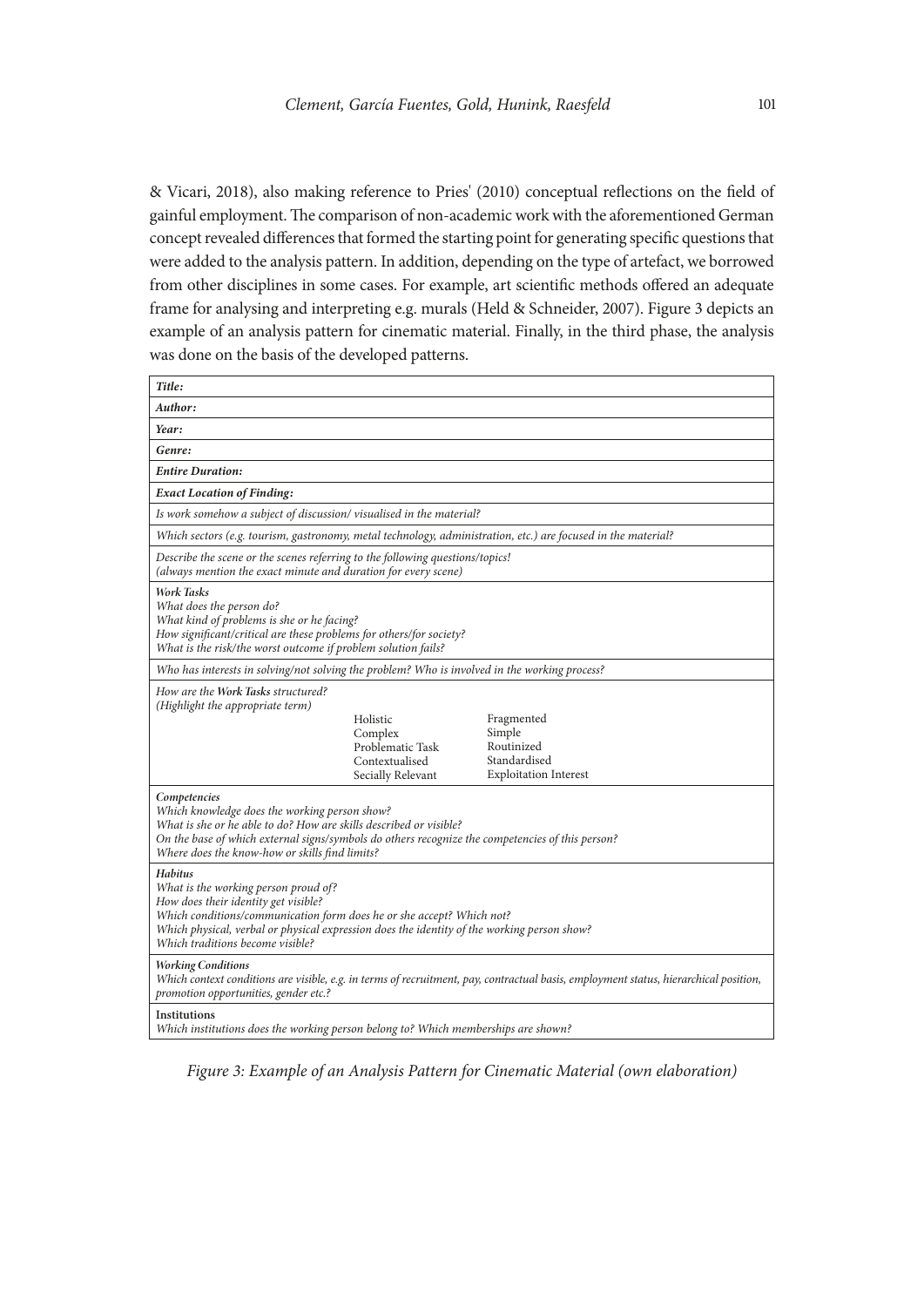The perception of each individual (i.e. the subjective constructions of reality) is dependent on cultural as well as social positions and other factors such as age, gender, etc., while these aspects are hardly reflected in everyday life. There is a term in the scientific field that describes this phenomenon: Situatedness<sup>4</sup> (Kleemann et al., 2009). However, the phenomenon of situatedness does not only affect individuals outside the field of science, but also researchers. Consequently, at least two members, male and female, of the project team conducted the analysis of each artefact.

The analysis in teams of two was followed by the *fourth phase*, in which the processed patterns of analysis were discussed. Five to seven people regularly took part in the research group setting<sup>5</sup>, with at least half of the participants coming from the respective cultural context, while the rest were from outside the context. In this way, blind spots resulting from situatedness could be eliminated or at least mitigated (Kleemann et al., 2009). Within the research group, narratives were reflected and hypotheses about the social representations of non-academic work were discussed and scrutinized. The assumption was that repetitive narratives, behaviours, etc. refer to socially shared knowledge and thus expose the central core of social representations.

#### **6 Findings**

Based on the analysis of our sample of 44 artefacts, we present and discuss its findings through a selection of cultural artefacts that have proved particularly telling regarding the perception of non-academic work in Mexico. The findings are presented along the categories of habitus, competences, and working conditions, as reflected in the analysis pattern (Figure 3). These three categories could be best illuminated by the analysis of our sample of cultural artefacts. Because of the findings' tentative and preliminary character, follow-on research will have to elaborate, corroborate, refute or refine them.

For the category of habitus, it showed that everyday language gives many hints regarding social representations within Mexican culture. Known expressions and phrases result from a mix of cultures which have formed the idiosyncrasy of Mexicans over time. Mexicans use innumerable phrases to express all types of emotions and actions, although there are some expressions that are used more or less according to the social class or environment of a particular person. With good humour and typical eloquence, regardless of age, gender or race, Mexicans often express their views and perceptions with phrases that they only understand. The most recurrent and emblematic phrase to represent work in Mexico is *chamba*<sup>6</sup>; that is

<sup>4</sup> Original German term: Standortgebundenheit.

<sup>5</sup> Besides the authors, Allistair Fritz López Mercado and Francisco Padilla Reyeros participate in this group.

<sup>6</sup> Chamba is used colloquially to call for a job in Central America, Ecuador and Mexico. One of the most widespread versions states that its origin dates back to the 1940s when the governments of Mexico and the United States reached a temporary agreement: Mexicans would go to work in U.S. fields, where men were scarce due to that country's participation in World War II. The treaty lasted from 1942 to 1964 (Ramos y Duarte, 1898).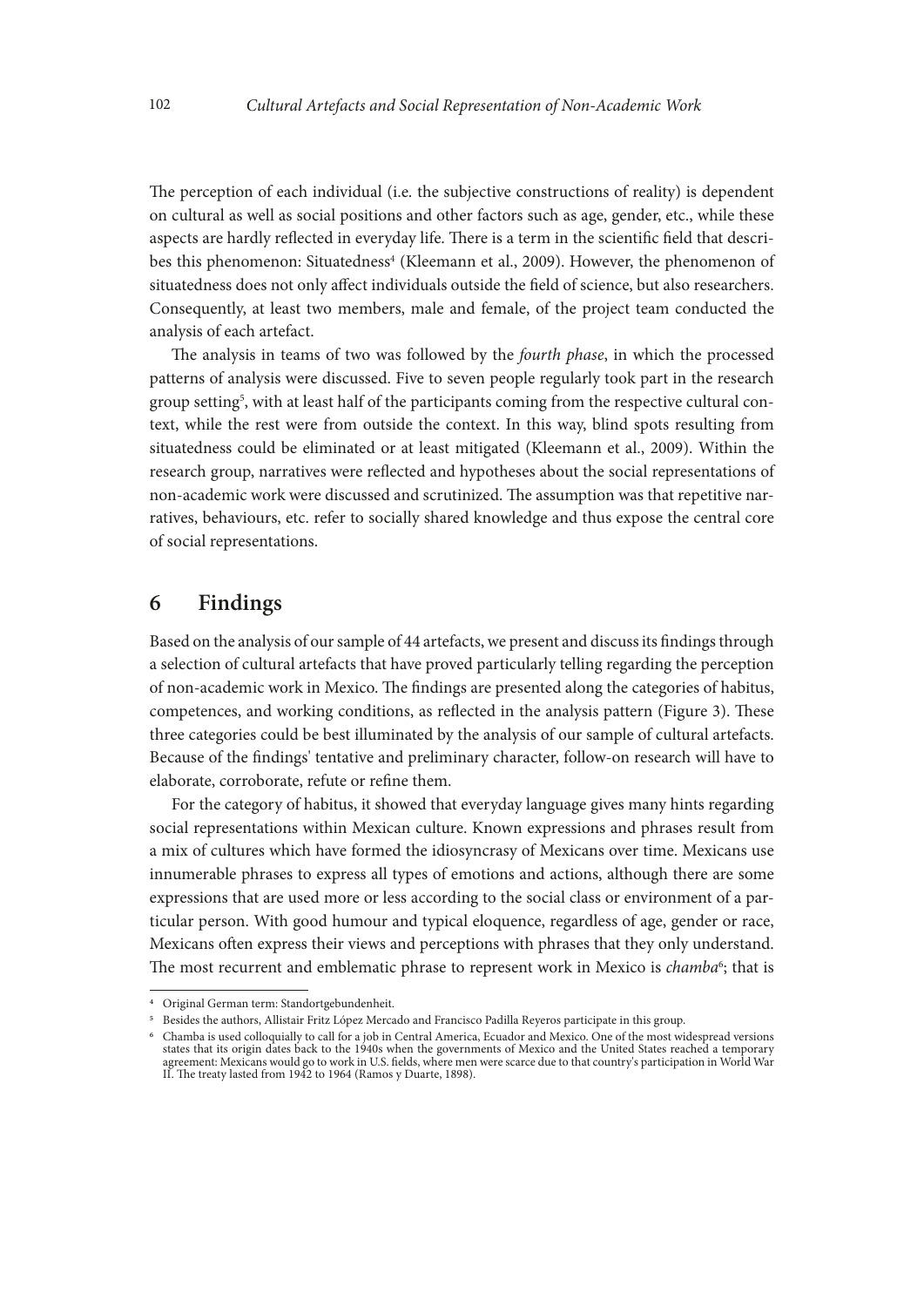to say the Mexican is not going to work, "but is going to chamber", not looking for work, but looking for *chamba*. In contrast to the more physical and informal *chamba*, academic work may be connoted with self-fulfilment, autonomy, a better standing in the social and organisational hierarchy or personal development. Meanwhile, non-academic labour in Mexican society is mainly seen as medium to survive in an often risky environment and is correspondingly less prestigious.

With respect to the positioning in the field of gainful employment, it becomes apparent that higher positions are, so to speak, hereditary and consequently tend to be reserved for individuals of higher social classes. In the film "Mirreyes vs. Godinéz", most employees, except for the protagonist (a young hard-working deputy director), accept this logic. When the owner dies unexpectedly, the son – without ever having worked, not to speak of having worked in that particular company – becomes the managing director or, colloquially, the *patrón*<sup>7</sup> . There seems to be a heavenly given order of things that provides every human being their position. Good workers will humbly accept this position and place: *"Dónde manda el capitán, no gobierna marinero8 "*. The expression *"ser ubicado9 "*, is widespread and often been used to describe a person's good character. In such a predetermined world, there is little point in being in a rush. "No hay que comprar el fuete, antes que el caballo<sup>10"</sup>, and "no por mucho *madrugar, amanece más temprano11"*.

Overall, the analysed artefacts indicate limited promotion opportunities. In this respect, individuals might feel resigned to a certain extent, which could have a demotivating effect. Especially non-academic work is perceived as a necessary, but laborious fact of life. Proverbial wisdom tells people to stay in their jobs even if it is linked to hardship, because having a job is precious in order to make ends meet. Even if payment is bad, the proverb says *"Cuando puedas trabajar, no lo dejes, aunque no te den lo que mereces12"*. This narrative is also taken up in other artefacts such as *Roberto Bolaño's* novel "Los Detectives Salvajes" and many of the analysed movies. As a result, the characters pursue the work activity out of material constraints, which means a purely pragmatic perspective of work.

Humour is a very telling cultural expression; by breaking expectations and rules it gives us important hints about what those implicit regularities are. If *Cantinflas* (a very well-known Mexican comedian from the 1950/60s, deeply anchored in the collective memory) is shown as a person who constantly avoids work and only accepts it in economic crises, he will gain the sympathy of all the people who feel they work for the money and not much else. In the famous series of "El Chavo del Ocho" from the 1970/80s, one of the main characters, *Don* 

<sup>7</sup> According to the Real Academia Española (2020), Patrón means; m. and f. Defender, protector. The word Patrón is culturally embedded in the Mexican context and is seen as a protector or paternal figure in companies.

<sup>8</sup> Where the captain is ruling, the sailor will not.

<sup>9</sup> Know what her or his place is.

<sup>&</sup>lt;sup>10</sup> You do not have to buy the fort before the horse.

<sup>&</sup>lt;sup>11</sup> No matter how early you get up, the sun won't rise.

<sup>&</sup>lt;sup>12</sup> If you can work, do not leave it, even if they do not give you what you deserve.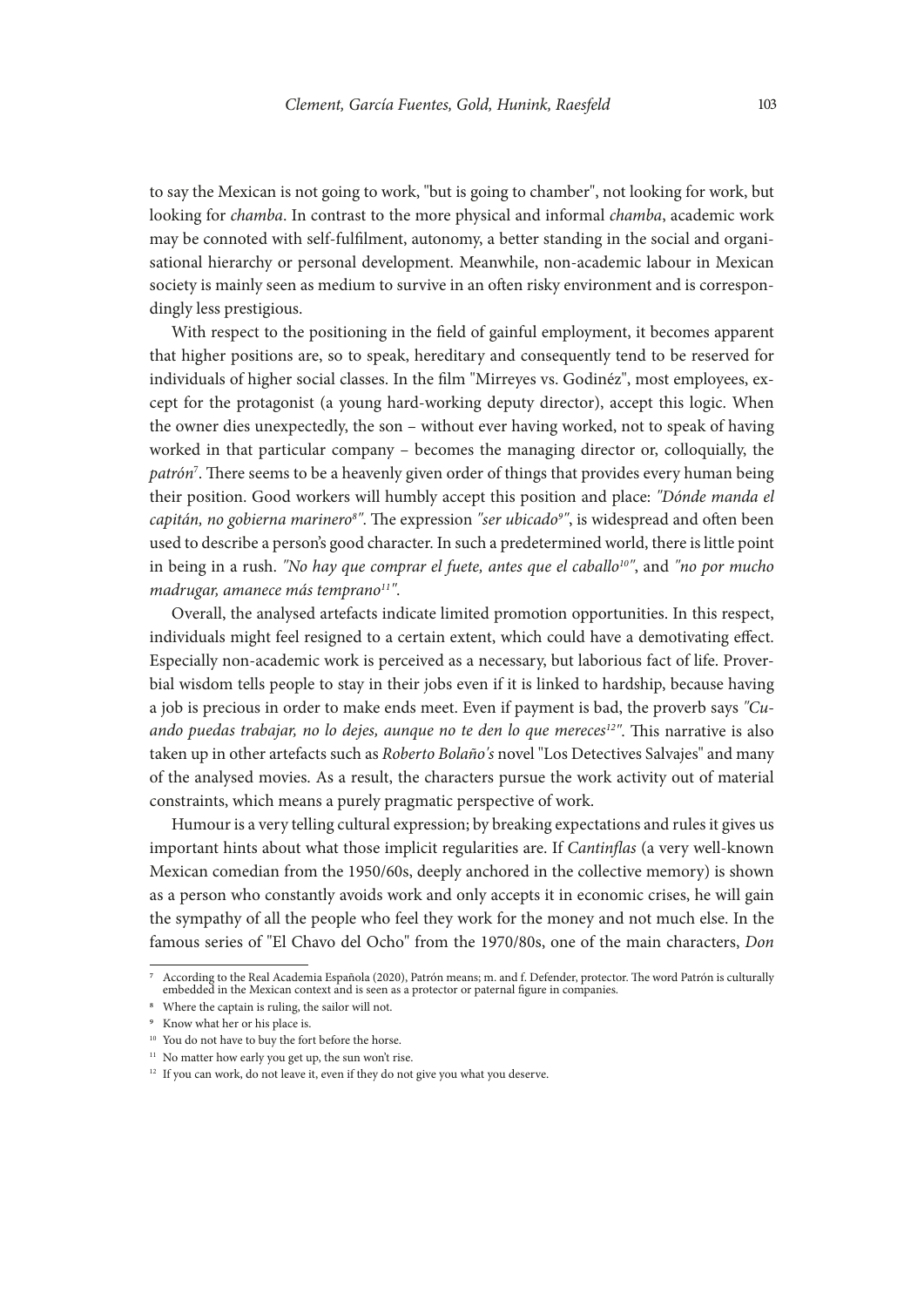*Ramón*, prefers to hide when the landlord comes to collect the rent rather than work and pay it off. Apart from the fact that it is an older series, the figure *Don Ramón* seems to be emblematic of the attitude and the avoidance of work. This is also illustrated by numerous *Memes* in circulation that take up this character in the light of such work topics. On the one hand, this fact underpins the assumption that some series, even though they are older, still have a certain actuality and are deeply anchored in the collective memory. On the other hand, it supports our thesis that the core of social representations on non-academic work are relatively stable and anchored in Mexican society, to which all age groups belong, also youth. Consequently, such cultural artefacts have descriptive and explanatory power with regard to the attitudes, thoughts and ideas of young people towards non-academic work.

While the character of *Don Ramón* is regarded with sympathy and a wide feeling of understanding, there are other people who avoid work, just because they can. In the more recent movies like "Nosotros los Nobles" or "Mirreyes vs. Godinez", it is clear that employment will be avoided, if social status allows it. Interestingly, there is an established term in Mexican society for the rich children of the Mexican economic elite, as the second film suggests: *Mirreyes* (meaning as much as *my kings*). The circulating narratives about the so-called *Mirreyes* tend to be negatively framed. Thus, they appear unpleasant, lazy and with a certain lack of empathy towards less well-situated people. However, the narratives show a change at the point where there is a need for the *Mirreyes* to work seriously. Through the work, they experience the moment of catharsis, so to speak, because the Mirreyes discard their attitudes, a habitus transformation takes place, which causes a change in culturally embedded values. And in the end, they also show solidarity with people from lower social classes.

As for the category of competences, we identified that being diligent, skilled and experienced comes to be one well-recognised way to maintain dignity in work. Like in many European cultures, we find proverbs about the importance of practice and perseverance in learning a trade. *"La práctica hace al maestro13"* or *"más sabe el diablo por viejo, que por diablo14 "*. Being competent in Mexican society also includes the ability to manage difficult situations, improvising and finding solutions in nearly impossible situations. Improvisation plays a prominent role in Mexico's everyday life and work contexts. Films like "Grand Hotel I" or "Nosotros los Nobles" show with a lot of humour how Mexicans get out of difficult situations by accepting jobs, even in informality, and taking the most unlikely chances to improvise.

In terms of working conditions, many proverbs show physical work as demanding and dirty, in multiple ways comparing it with the duties of donkeys. In a society with a colonial background, which in important parts was shaped by large-scale agronomy and a sharp division between landowners and workers, the strict hierarchies are still perceptible today. These crystallise in numerous artefacts, such as in the movies "Roma" or "Buenos días Acapulco".

<sup>&</sup>lt;sup>13</sup> Practice makes the expert.

<sup>&</sup>lt;sup>14</sup> The devil knows more from age than from being a devil.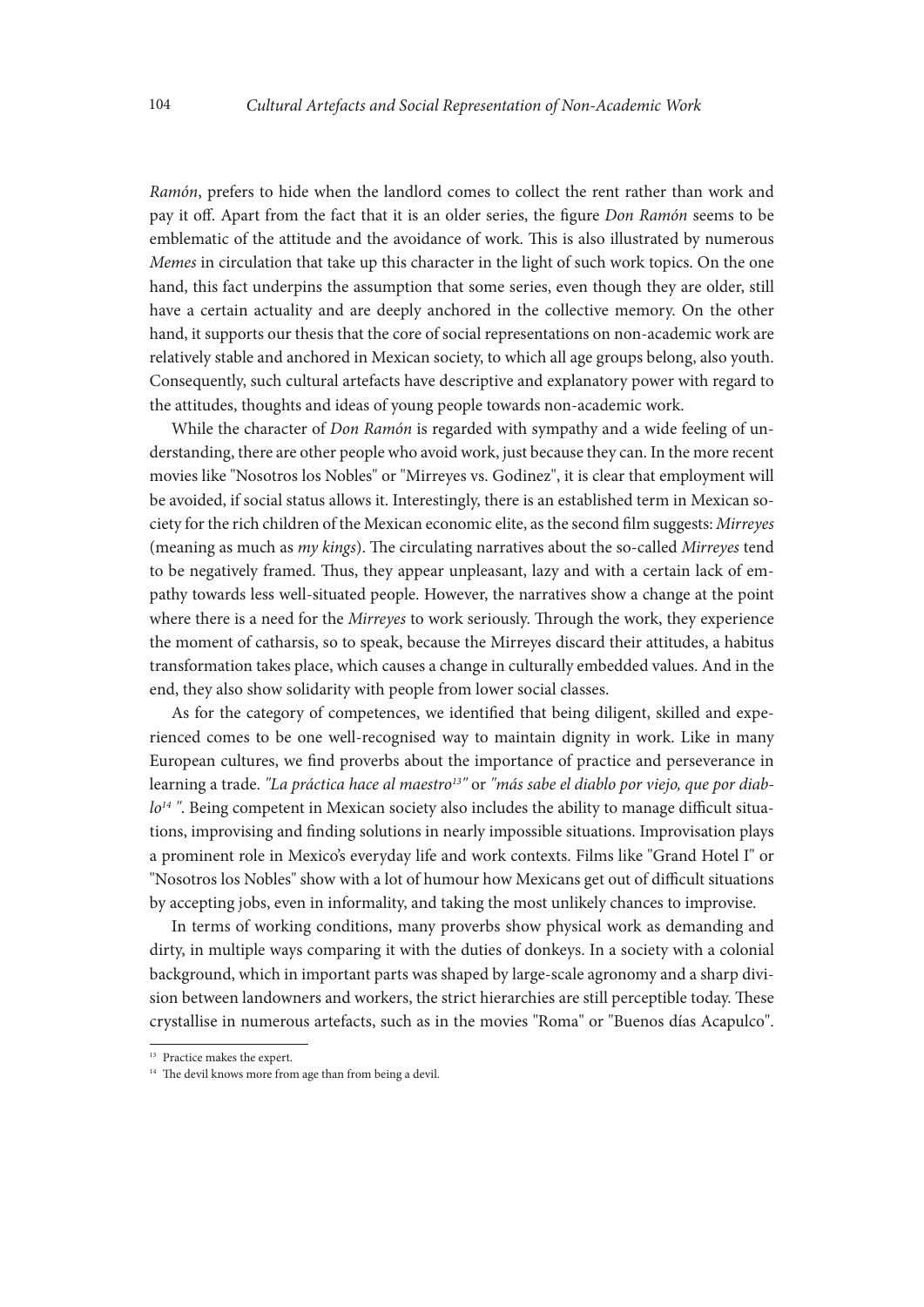However, other artefacts, such as the murals of the artist Diego Rivera, focus on egalitarian social utopias, which propagate the breaking up of these anachronistic social structures while at the same time heroizing the worker. This kind of representation, however, is directly related to the ideology of the artist – he was an avowed communist.

Thus, despite some exceptions, strict hierarchies are evident in most artefacts. They also manifest themselves in the dressing habits of the people. In the cultural context of Mexico, however, the hierarchies also manifest themselves through the medium of language. This becomes clear from the colloquial terms *patrón* and *peón*. The term *patrón*, which is a traditional expression for a landowner, is even valid in the contemporary labour market, where almost every boss or company owner is still called *patron*.

In addition to the perceived hierarchies at the social and organisational level, it is striking that ascension within these is only possible, if at all, under difficulty. Moreover, filling higher positions within a company appears to be less based on meritocratic principles. Instead, it can be observed that the degree of kinship, including the for Mexican culture very important ritual kinship, described by Pries (2010) as compadrazgo-system, and gender play prominent roles. Another aspect which, up to a certain point, leads to promotion within the company seems to be the length of time they have been with the company. Consequently, the principle of seniority applies alongside the degree of kinship.

In Mexico, the culture of labour seems to be strongly embedded in social networks. A lot of proverbs about reciprocity and loyalty talk about favours. *"Entre bomberos no se pisan las mangueras15"* or *"tú que sabes y yo que sé, cállate tú que yo me callaré16"* are well known advices in Mexican society. The line between loyalty and complicity appears to be thin. Social networks also appear to be of immeasurable value in the recruitment and employment of personnel. In the novel "Los Detectives Salvajes" it is noticeable in various passages that a few characters in the novel tend to activate family, friends and/or acquaintances when looking for work. By means of social networks, the transition to a working relationship appears to be easier and more promising. The relevance of social capital on the threshold of employment seems to be enormously high. Furthermore, it is clear from the film "Nosotros los Nobles", for example, that the recommendations made mean double protection for the employer, as he or she has two contact persons at the same time. This increases social pressure and reduces possible misconduct of the newly hired employee. The phenomenon of social pressure is visible in numerous scenes of this film. When the female character (formerly a rich daughter) complains about the poor working conditions at the beginning of her employment, the person who recommended her holds her back. Furthermore, the recommender demands humility and gratitude for having given her a job in the first place that she has a job at all. She then rows back and accepts the poor working conditions. These are such that she recei-

<sup>&</sup>lt;sup>15</sup> Between firemen, you do not step on the hoses.

<sup>&</sup>lt;sup>16</sup> When you know and I know, you shut up and I'll shut up.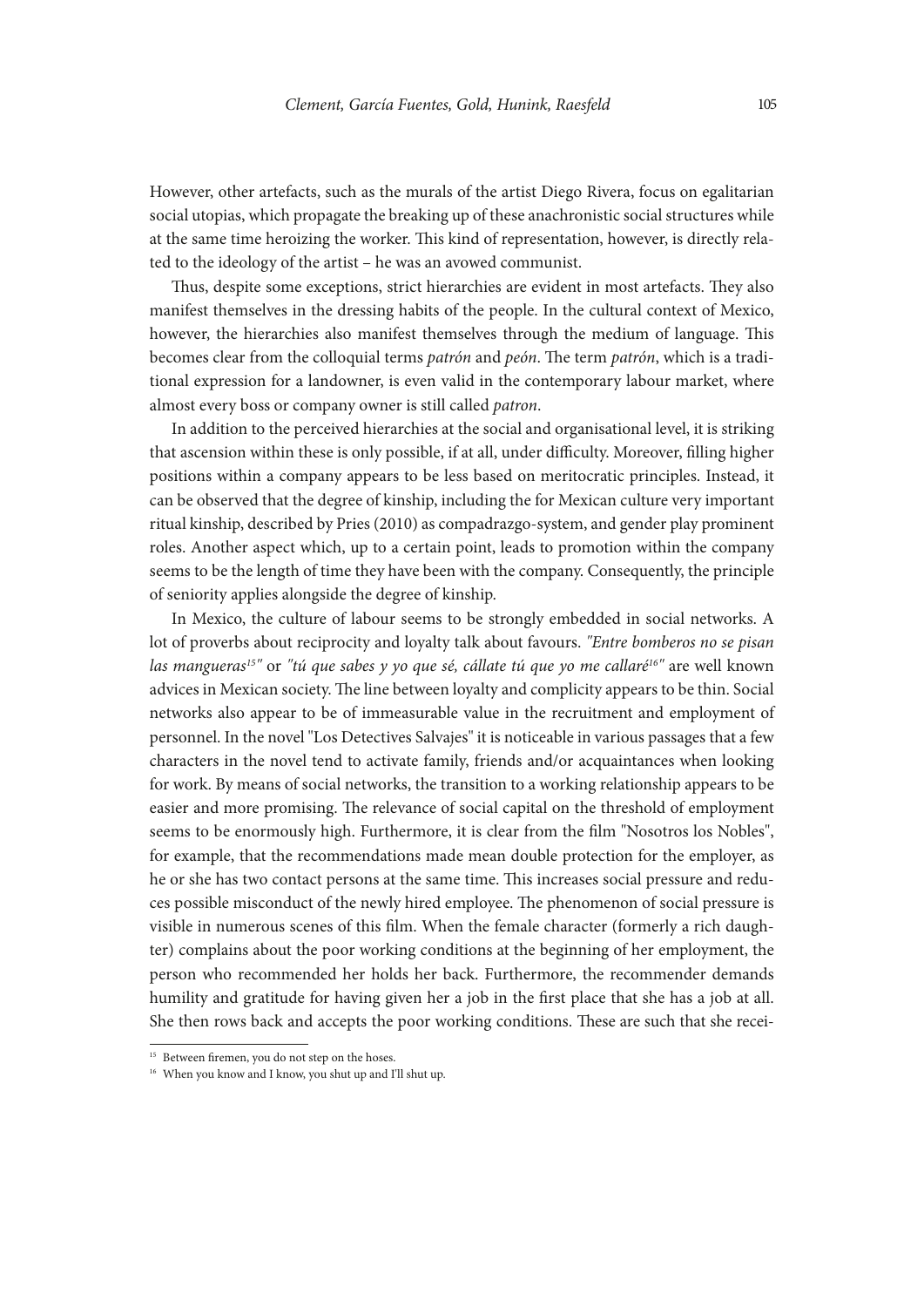ves no basic salary and works only on the basis of tips. There is also no written employment contract, which could indicate that this is a normality assumption regarding non-academic work in Mexico. Apart from the employment conditions mentioned above, the female film character is obliged to wear a work uniform. She dislikes this very much, as the women's uniform, unlike the men's uniform, is quite provocative. This observation can also be made for other artefacts. According to this, differences between the sexes are manifested in terms of dress practices in the realm of work. For women, the principle of "sex sells" is therefore particularly common.

Besides the aforementioned dress practices, gender stereotypes play a strong role not only in cultural artefacts but also in Mexican everyday language. The frequent use of sexualised and sometimes cruel language to describe social positions or characterise situations, for example as the colloquial terms *chingón*17 for good or *chingada*18 for bad – as the novel "El Laberinto de la Soledad" of *Octavio Paz* states – may bewilder foreigners strongly. In cultural artefacts about labour, women are often shown as physically attractive, but rather useless in their job, or – on the contrary – overly dedicated to work and by this way neglecting private lives and partnership. In the film "Loca por el Trabajo" a working woman is successfully promoted, but harshly criticised of being too ambitious and "crazy for work". Although she is successful in her job and has achieved financial independence, she is considered a loser after her husband leaves her. This highlights the pressure on her to perform as perfectly as possible in all roles. This refers to her roles as a passionate wife, loving mother, etc. In view of these numerous demands, the protagonist can only fail. What is astonishing, however, is that her male former colleague, who works just as much as she does, is not abandoned by his wife and perceived as a winner.

#### **7 Discussion and Conclusions**

The assumption that cultural artefacts, through their omnipresence in the material world, shape the attitudes and social representations of people in a society, including those of young people, is the starting point for this study. At the same time, cultural artefacts can be understood as reconstructions of reality that provide information about the patterns of perception of their producers. For this reason, one criterion for analysing the artefacts is that they were produced by people closely connected to the cultural context of Mexico. Interestingly, most of the analysed artefacts featuring forms of representation and narratives about nonacademic work were created almost exclusively by persons of male gender. For this reason, a predominantly male-framed perspective on the object of non-academic work opened up, which on the one hand can be read as a weakness of the artefact analysis conducted. On the

<sup>&</sup>lt;sup>17</sup> Violator.

<sup>18</sup> Violated.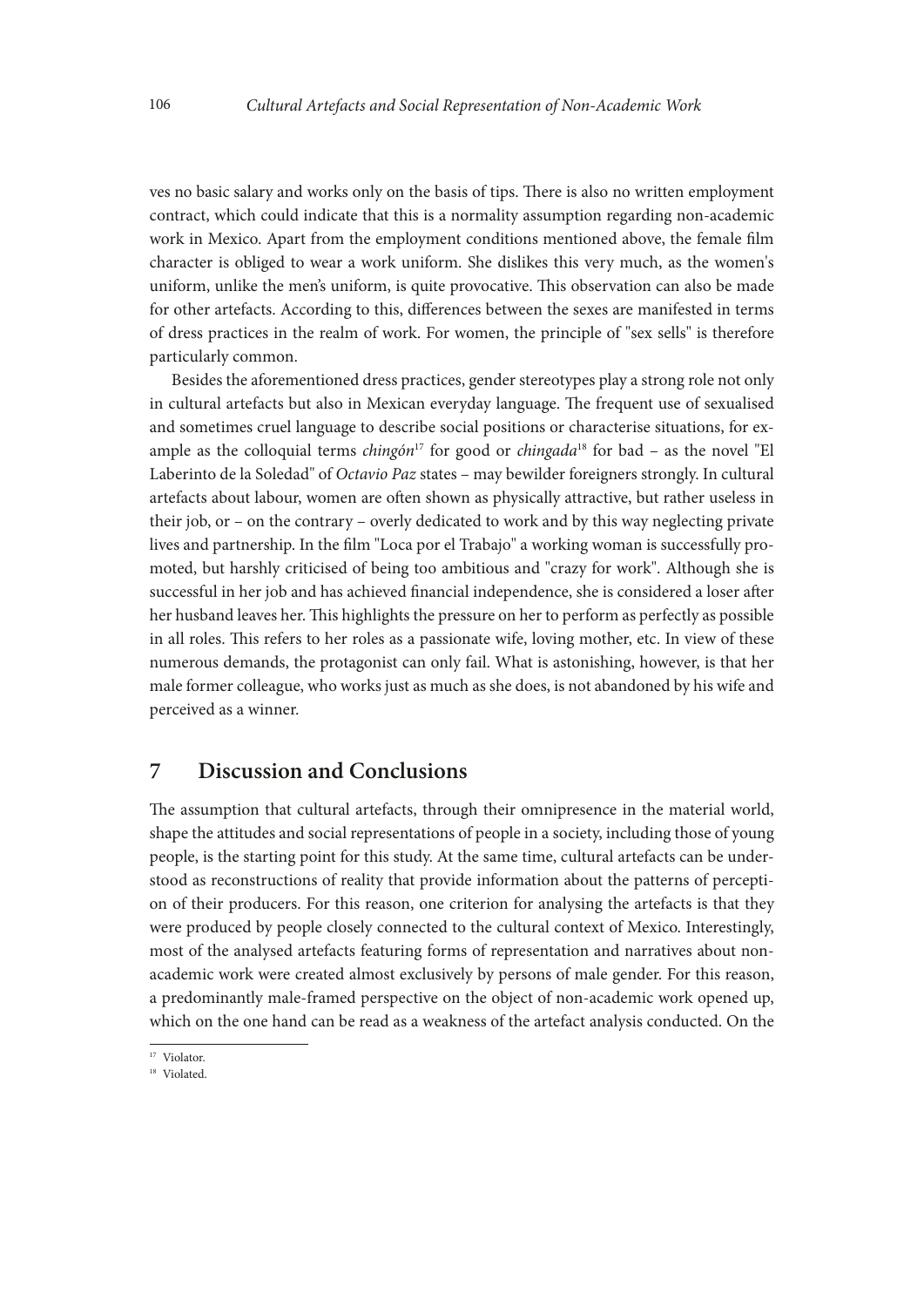other hand, the low female presence in relation to the subject matter also reflects, in a certain way, the low participation of women in the formal labour market in Mexico. For example, according to OECD (2019), Mexican women are significantly less involved in formal employment than men. Moreover, females are significantly more likely to be neither enrolled in the education system nor in employment or training (NEET). Overall, the aspect of machismo prevalent in Mexico has not gone unnoticed in the forms of representation and narratives on non-academic work, as numerous artefacts contain and reproduce gender stereotypes.

As already described, it is assumed in this context that narratives and forms of representation in relation to non-academic work can give an indication of the cultural imprints and normality assumptions towards the object of study. Based on the findings presented here, it is possible to make some preliminary hypotheses about the social representations prevalent in Mexican society that affect the young population. For example, young people might perceive non-academic work as relatively unattractive because it is often informal, implying a lack of security, poor wages, etc. Furthermore, the representations and narratives show that, apart from office work, non-academic work is physically demanding but cognitively unchallenging. In terms of access to a company and promotion, social networks seem to have enormous relevance - the so-called *compadrazgo*-System (Pries, 2010) is often visible. Hierarchies seem rigid and opportunities for promotion limited. However, a narrative with more positive attributions regarding non-academic work can also be identified, which state that young people experience a habitus transformation through work. Nevertheless, non-academic work in Mexico seems to lack prestige, which could also have an impact on young people's educational and career aspirations and choices. This could mean that those who can afford it prefer to pursue a career in tertiary education rather than opt for a TVET programme. At the macro level, for example, the aforementioned lack of reputation could hamper attempts to implement such programmes, even though the training programmes are seen as offering great potential at many levels (OECD, 2019).

With the help of artefact analysis, interesting insights into culturally anchored social representations can be gained, whereby the forms of representation of non-academic work become visible in different depths. Regarding the method, it can be said that artefact analysis seems to be a good way to approach a new field of work or an unknown cultural context. However, the representations and narratives refer to the perspective of those social actors who are in certain positions of power and can therefore make themselves heard in the chorus of cultural artefacts. In summary, artefact analysis offers an interesting approach to a research object, but like any method, it has limitations, which can, however, be partially overcome in combination with other methods such as biographical interviews.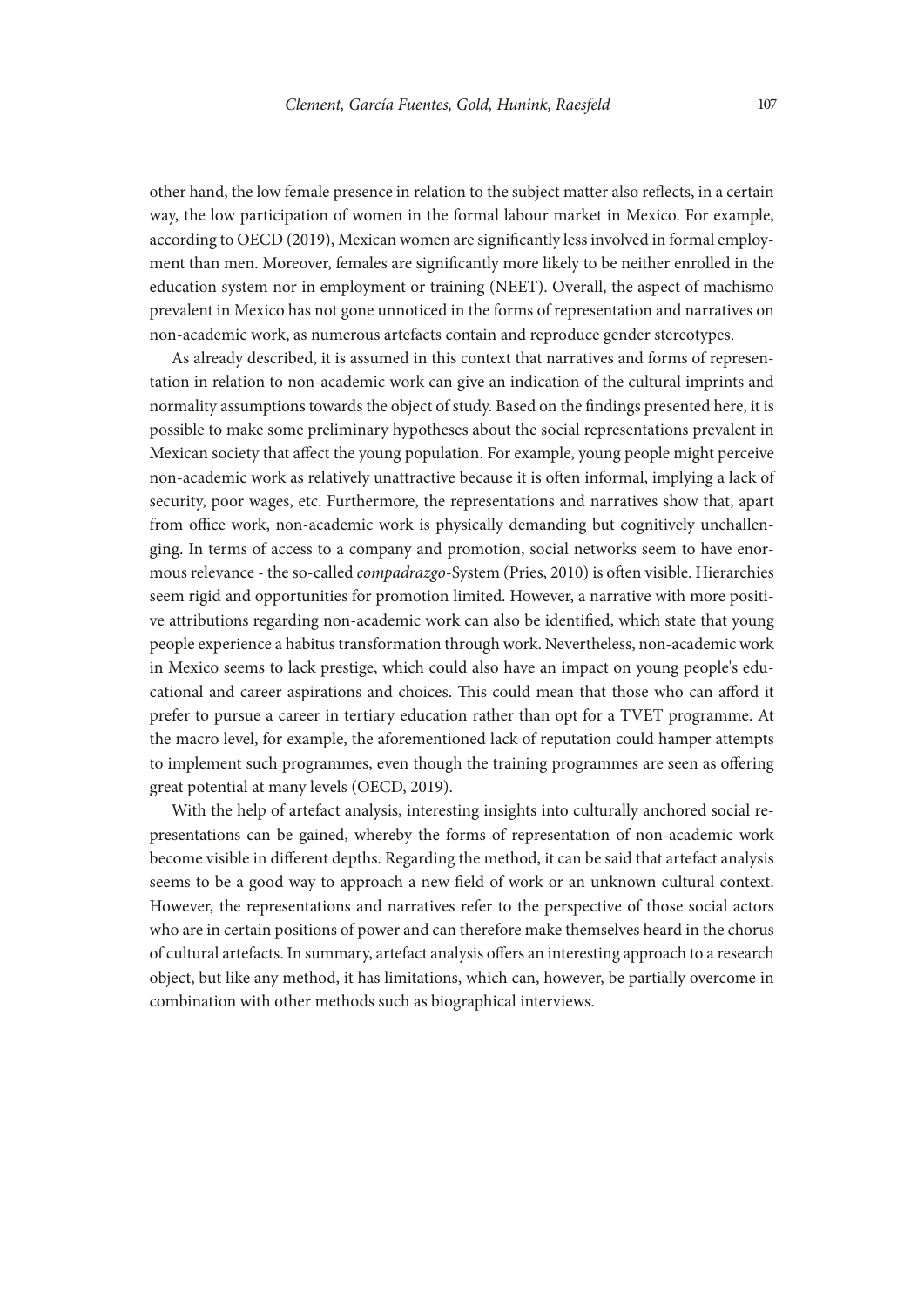### **Acknowledgement**

This paper is based on the project "Cultural Practice of Non-Academic Work in Mexico" (Kulturelle Praxis nichtakademischer Arbeit in Mexiko - KuPraMex) funded by the German Federal Ministry of Education and Research (BMBF) (funding code 01BF18004A). We thank Allistair Fritz López Mercado and Francisco Padilla Reyeros for their continuous, valuable support to the research project.

#### **References**

- Abric, J. C. (1993). Central system, peripheral system: Their functions and roles in the dynamics of social representations. *Papers on Social Representations*, *2*(2), 75–78. [https://psr.iscte-iul.pt/index.](https://psr.iscte-iul.pt/index.php/PSR/article/view/126) [php/PSR/article/view/126](https://psr.iscte-iul.pt/index.php/PSR/article/view/126)
- Almeida, R., Anazawa, L., Menezes F., & Vasconcellos, L. (2015). Investing in technical and vocational education and training: Does it yield large economic returns in Brazil? *Policy Research Working Paper*, 7246. World Bank. https://openknowledge.worldbank.org/handle/10986/21861
- Araya Umaña, S. (2002). Las representaciones sociales: Ejes teóricos para su discusión [Social representations: Theoretical axes for discussion]. *Cuaderno de Ciencias Sociales*, 127. FLACSO.
- Arnold, R. (1989). Berufsbildung in Lateinamerika [Vocational training in Latin America]. *International Review of Education, 35*(2), 159–177. https://www.jstor.org/stable/pdf/3444425.pdf?refreqid=e xcelsior%3Ae9e8f4df6b145f371f8c12b3c987735f
- Assmann, J. (1988). Kollektives Gedächtnis und kulturelle Identität [Collective memory and cultural identity]. In J. Assmann & T. Hölscher (Eds.), *Kultur und Gedächtnis* (pp. 9–19). Suhrkamp. https://archiv.ub.uni-heidelberg.de/propylaeumdok/1895/1/Assmann\_Kollektives\_Gedaechtnis\_1988.pdf
- Bayón, M. C. (2008). Konturen des informellen Sektors in Mexiko und Argentinien [Contours of the informal sector in Mexico and Argentina]. In D. Boris, T. Gerstenlauer, A. Jenss, K. Schank & J. Schulten (Eds.), *Sozialstrukturen in Lateinamerika. Ein Überblick* (pp. 147–170). VS.
- Becker, R. (2004). Wandel der Sozialstruktur von Erwerbsverläufen [Change in the social structure of employment histories]. In F. Behringer (Ed.), *Diskontinuierliche Erwerbsbiographien. Zur gesellschaftlichen Konstruktion und Bearbeitung eines normalen Phänomens* (pp. 59–70). Schneider.
- Behringer, F. (2004). *Diskontinuierliche Erwerbsbiographien. Zur gesellschaftlichen Konstruktion und Bearbeitung eines normalen Phänomens* [Discontinuous employment biographies. On the social construction and processing of a normal phenomenon]. Schneider.
- Bourdieu, P. (1993). *Sociology in Question*. Sage.
- Brose, H., & Wohlrab-Sahr, M. (2018). Arbeit und Biografie [Work and biography]. In H. Lutz, M. Schiebel & E. Tuider (Eds.), *Handbuch Biografieforschung*. (pp. 485–497). Springer.
- Cáceres-Reebs, D., & Schneider, U. (2013). Berufsausbildung in Mexiko. Wie das Land das duale Modell tropenfest macht [Vocational education and training in Mexico – How the country has tropicalised the dual model]. *Berufsbildung in Wissenschaft und Praxis (BWP), 5*, 11–16. [https://www.](https://www.bwp-zeitschrift.de/de/bwp.php/de/bwp/show/7133) [bwp-zeitschrift.de/de/bwp.php/de/bwp/show/7133](https://www.bwp-zeitschrift.de/de/bwp.php/de/bwp/show/7133)
- Cameron, K. S., & Quinn, R. E. (2006). *Diagnosing and changing organizational culture. Based on the competing values framework*. Jossey-Bass.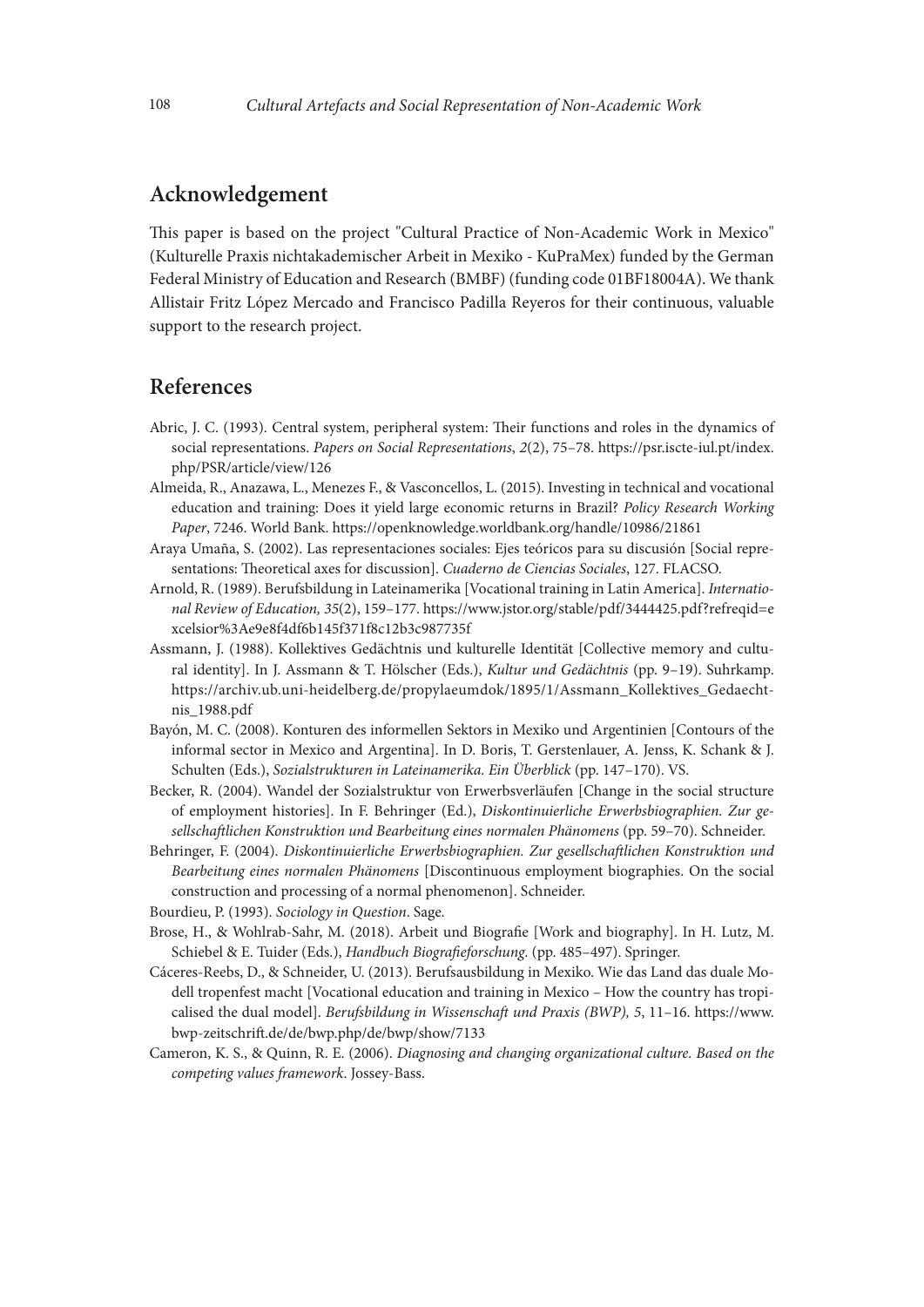- Cillo, V., Garcia-Perez, A., Del Giudice, M., & Vicentini, F. (2019). Blue-collar workers, career success and innovation in manufacturing. *Career Development International, 24*(6), 529–544. [https://doi.](https://doi.org/10.1108/CDI-11-2018-0276 ) [org/10.1108/CDI-11-2018-0276](https://doi.org/10.1108/CDI-11-2018-0276 )
- Clement, U. (1999a). *Politische Steuerung beruflicher Bildung. Die Bedeutung unterschiedlicher Entwicklungslogiken für die Berufsbildungspolitik in Ländern der Dritten Welt am Beispiel Chile* [Political governance of vocational education and training. The significance of different development logics for VET policy in Third World countries, taking Chile as an example]. Nomos.
- Clement, U. (1999b). Die transnationale Kommunizierbarkeit des Berufs: Verständigungsprobleme im globalen Dorf [The transnational ability to communicate the concept of Beruf: Communication problems in the global village]. *Zeitschrift Für Pädagogik, Beiheft 40*, 209–231.
- Clement, U. (2016). Nationale Qualifikationsrahmen zwischen Aufbruch und Institution [National qualification frameworks between departure and institution]. In H. Altrichter (Ed.), *Handbuch Neue Steuerung im Schulsystem* (pp.439–454). Springer.
- Clement, U., & Oelsner, V. (2016). *Was macht Schule? Schule als gestalteter Raum* [What does school do? School as a designed space]. Springer.
- Curchod, C., Patriotta, G., Cohen, L., & Neysen, N. (2019). Working for an algorithm: Power asymmetries and agency in online work settings. *Administrative Science Quarterly*. [https://doi.](https://doi.org/10.1177/0001839219867024) [org/10.1177/0001839219867024](https://doi.org/10.1177/0001839219867024)
- Deißinger, T., & Frommberger, D. (2010). Berufsbildung im internationalen Vergleich. Typen nationaler Berufsbildungssysteme [Vocational education and training in international comparison. Types of national vocational training systems]. In R. Nickolaus, G. Pätzold, H. Reinisch & T. Tramm (Eds.), *Handbuch Berufs- und Wirtschaftspädagogik* (pp. 343–348). Klinkhardt. https://d-nb.info/1113109610/34
- Elsbach, K. D. (2003). Relating physical environment to self-categorizations: Identity threat and affirmation in a non-territorial office space. *Administrative Science Quarterly*, 48, 622–654.
- Erll, A. (2017). *Kollektives Gedächtnis und Erinnerungskulturen: Eine Einführung* [Collective memory and memory cultures: An introduction] (3rd ed., revised). J.B. Metzler. https://doi.org/10.1007/978- 3-476-05495-1
- Geertz, C. (1973). T*he Interpretation of cultures*. Basic Books.
- Georg, W. (1997). Kulturelle Tradition und berufliche Bildung. Zur Problematik des internationalen Vergleichs [Cultural tradition and vocational training. The problem of international comparison]. In W.- D. Greinert, W. Heitmann, R. Stockmann & B. Vest (Eds.), *Vierzig Jahre Berufsbildungszusammenarbeit mit Ländern der Dritten Welt. Die Förderung der beruflichen Bildung in den Entwicklungsländern am Wendepunkt?* (pp.65–94). Nomos.
- Giesecke, J., & Wotschack, P. (2009). Flexibilisierung in Zeiten der Krise. Verlierer sind junge und gering qualifizierte Beschäftigte [Flexibility in times of crisis. Young and low-skilled workers are the losers]. *WZBrief*. https://bibliothek.wzb.eu/wzbrief-arbeit/WZBriefArbeit012009\_giesecke\_wotschack.pdf
- Greinert, W.-D. (1997). Das Strategieproblem in der Berufsbildungszusammenarbeit und die Rolle von Wissenschaft und wissenschaftlicher Theorie [The strategy problem in vocational training cooperation and the role of science and scientific theory]. In W.-D. Greinert, W. Heitmann, R. Stockmann & B. Vest (Eds.), *Vierzig Jahre Berufsbildungszusammenarbeit mit Ländern der Dritten Welt. Die Förderung der beruflichen Bildung in den Entwicklungsländern am Wendepunkt?* (pp. 53–64). Nomos.
- Hall, C. C., Zhao, J., & Shafir, E. (2014). Self-affirmation among the poor: Cognitive and behavioral implications. *Psychological Science, 25*(2), 619–625.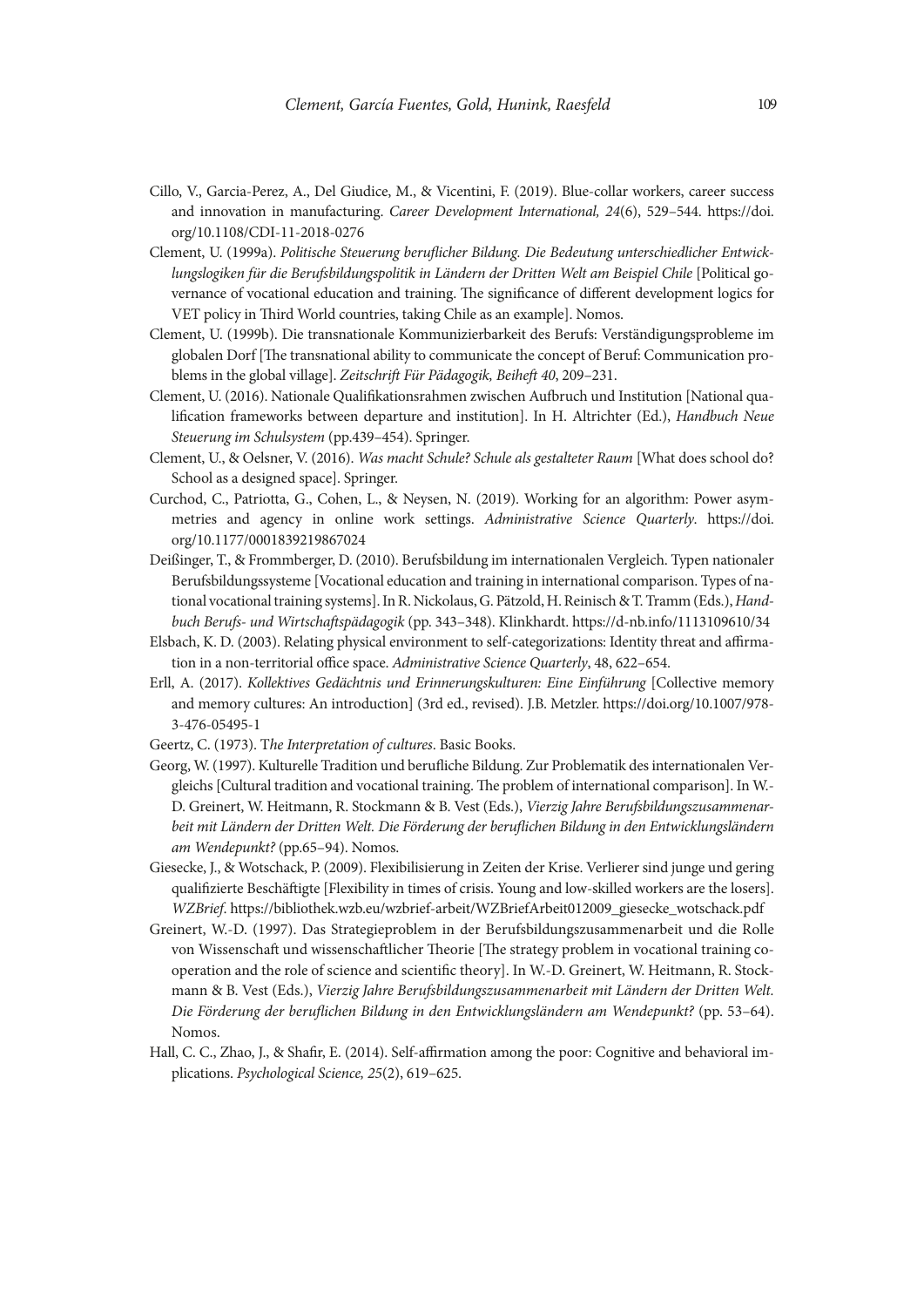- Held, J., & Schneider, N. (2007). *Grundzüge der Kunstwissenschaft: Gegenstandsbereiche Institutionen Problemfelder* [Fundamentals of art studies: subject areas - institutions - problem areas]. UTB.
- IAB México, Kantar Millward Brown, & Televisa Digital. (2017). *Generación Z: Estudio de consumo de medios entre internautas Mexicanos 2017* [Generation Z: Media consumption study among Mexican Internet users 2017]. https://www.iabmexico.com/estudios/consumo-medios-2017-generacion-z/
- Icardi, R. (2021). Returns to workplace training for male and female employees and implications for the gender wage gap: A quantile regression analysis. *International Journal for Research in Vocational Education and Training, 8*(1), 21–45. [https://journals.sub.uni-hamburg.de/hup2/ijrvet/article/](https://journals.sub.uni-hamburg.de/hup2/ijrvet/article/view/506/293) [view/506/293](https://journals.sub.uni-hamburg.de/hup2/ijrvet/article/view/506/293)
- INEGI (2020). *Encuesta nacional de dinámica demográfica*. INEGI Publishing. https://www.inegi.org. mx/programas/enadid/
- Kahn, W. A. (2001). Holding environments at work. *Journal of Applied Behavioral Science, 37*(3), 260- 279. https://journals.sagepub.com/doi/pdf/10.1177/0021886301373001
- Kleemann, F., Krähnke, U., & Matuschek, I. (2009). *Interpretative Sozialforschung: Eine praxisorientierte Einführung* [Interpretative social research: A practice-oriented introduction]. VS. [https://doi.](https://doi.org/10.1007/978-3-531-91987-4) [org/10.1007/978-3-531-91987-4](https://doi.org/10.1007/978-3-531-91987-4)
- Kroeber, A. L., & Kluckhohn, C. (1952). Culture: A critical review of concepts and definitions. P*apers. Peabody Museum of Archaeology & Ethnology, Harvard University, 47*(1), viii, 223.
- Kutscha, G. (2008). Beruflichkeit als regulatives Prinzip flexibler Kompetenzentwicklung Thesen aus berufsbildungstheoretischer Sicht [Professionalism as a regulatory principle of flexible competence development - theses from a VET theory perspective]. *Berufs- Und Wirtschaftspädagogik - Online, 14*, 1–11. http://www.bwpat.de/ausgabe14/kutscha\_bwpat14.shtml
- Lauterbach, U. (1994). Schulische und betriebliche Berufsbildung im internationalen Vergleich [School and company-based VET in international comparison]. *Bildung und Erziehung, 47*(3), 237–248. [htt](https://doi.org/10.7788/bue.1994.47.3.237)[ps://doi.org/10.7788/bue.1994.47.3.237](https://doi.org/10.7788/bue.1994.47.3.237)
- Lehner, R. (1994). *Struktur- und Gestaltungsprobleme der beruflichen Bildung in Lateinamerika. Dargestellt am Beispiel Ecuador* [Structural and design problems of vocational training in Latin America. Presented by the example of Ecuador]. Lang.
- Lueger, M. (2010). *Interpretative Sozialforschung: Die Methoden* [Interpretative social research: The methods]. UTB.
- Lueger, M., & Froschauer, U. (2018). *Artefaktanalyse: Grundlagen und Verfahren. Lehrbuch* [Artefact analysis: Principles and procedures. Textbook]. Springer VS.
- Matthes, B., & Vicari B. (2018). Arbeitsmarktorientierte Berufsforschung [Labour market-oriented occupational research]. In R. Arnold, A. Lipsmeier & M. Rohs (Eds.), *Living reference work. Handbuch Berufsbildung* (pp. 1–12). VS Springer. https://doi.org/10.1007/978-3-658-19372-0 52-1
- Mendoza, S., Raesfeld, L., & López, S. (2020). Nuevos procesos de identidad en poblaciones indígenas: el caso del Catálogo de Pueblos y Comunidades Indígenas del estado de Hidalgo [New identity processes in indigenous populations. The case of the catalog of Indigenous communities of the State of Hidalgo]. In M. G. Galicia, K. H. Pizarro & U. M. Romero (Eds.), *Identidades en contexto, teorías, métodos y análisis de casos* (pp. 191–220). UNAM.
- Moscovici, S. (1988). Notes towards a description of social representations. *European Journal of Social Psychology, 18*, 211–250. https://doi.org/10.1002/ejsp.2420180303
- Moscovici, S., & Duveen, G. (2001). *Social representations: Explorations in social psychology*. New York University Press.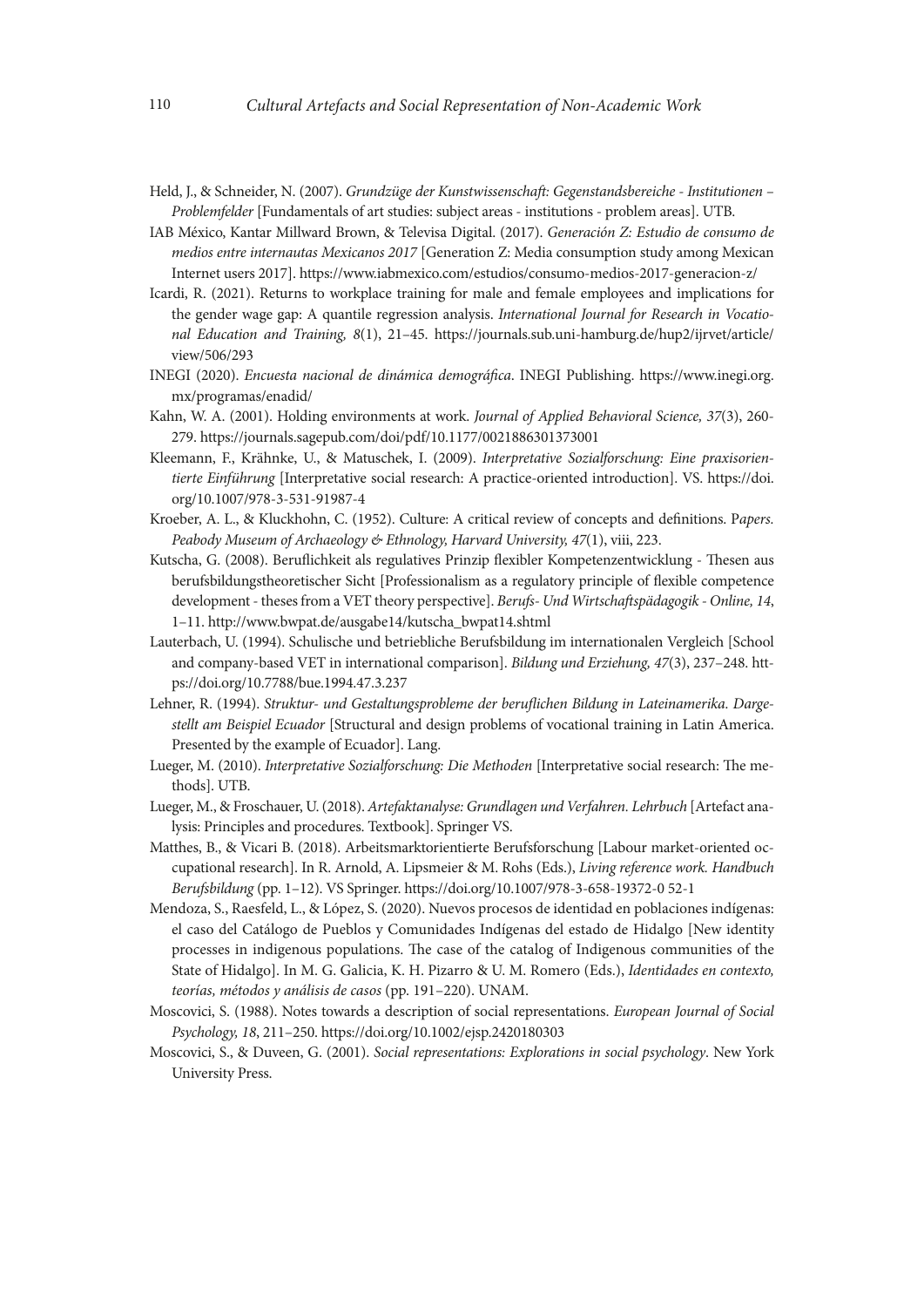- Organisation for Economic Co-operation and Development OECD. (2019). *OECD Economic surveys: MEXICO 2019*. OECD Publishing. https://doi.org/10.1787/a536d00e-en
- Oelsner, V., & Richter, C. (2015). *Bildung in Lateinamerika. Strukturen, Entwicklungen, Herausforderungen*  [Education in Latin America. Structures, developments, challenges]. Waxmann.
- Pries, L. (2010). *Erwerbsregulierung in einer globalisierten Welt. Theoretische Konzepte und empirische Tendenzen der Regulierung von Arbeit und Beschäftigung in der Transnationalisierung* [Employment regulation in a globalised world. Theoretical concepts and empirical tendencies of the regulation of work and employment in transnationalisation]. Springer VS.
- Ramos y Duarte, F. (1898). *Diccionario de mejicanismos* [Dictionary of xexicanisms]. Herrero Hermanos.
- Real Academia Española. (2020). *Diccionario de la lengua Española* [Spanish language dictionary]. [htt](https://www.rae.es/drae2001/patr%C3%B3n)[ps://www.rae.es/drae2001/patr%C3%B3n](https://www.rae.es/drae2001/patr%C3%B3n)
- Sagiv, L., & Schwartz, S. (2007). Cultural values in organizations. Insights for Europe. *European Journal of International Management, 1*(3), 176–190. https://doi.org/10.1504/EJIM.2007.014692
- Santhanam, N., & Srinivas, S. (2019). Modeling the impact of employee engagement and happiness on burnout and turnover intention among blue-collar workers at a manufacturing company. *Benchmarking, 27*(2), 499–516. https://doi.org/10.1108/BIJ-01-2019-0007
- Schönstedt-Maschke, A. (2013). Armutsbekämpfung durch berufliche Bildung. Fallbeispiel SENATI/ Peru [Poverty reduction through vocational training. Case study SENATI/Peru]. In R. Öhlschläger & H. Sangmeister (Eds.), *Von der Entwicklungshilfe zur internationalen Zusammenarbeit* (pp.113–126). Nomos.
- Schützeichel, R. (2007). Soziale Repräsentationen [Social representations]. In R. Schützeichel (Ed.), *Handbuch Wissenssoziologie und Wissensforschung* (pp. 450–455). UVK.
- Sevilla, M. P. (2017). Panorama de la educación técnica profesional en América Latina y el Caribe [Overview of vocational technical education in Latin America and the Caribbean.]. *Serie Políticas Sociales*.
- Tylor, E. B. (1891). *Primitive culture. Researches into the development of mythology, philosophy, religion, language, art and custom*. Oxford.
- Voß, G. (1998). Die Entgrenzung von Arbeit und Arbeitskraft. Eine subjektorientierte Interpretation des Wandels der Arbeit [The demarcation of work and labour. A subject-oriented interpretation of the change of work]. *Mitteilungen aus der Arbeitsmarkt- und Berufsforschung, 31*(3), S. 473–487. http:// doku.iab.de/mittab/1998/1998\_3\_MittAB\_Voss.pdf
- Wallenborn, M. (2001). Die berufliche Bildung in Lateinamerika [Vocational education and training in Latin America]. *Europäische Zeitschrift Berufsbildung, 22*, 62–73. https://www.cedefop.europa.eu/ files/22-DE.pdf
- Wiemann, K. (2018). *Mexiko* [Mexico]. Budrich.
- Wolf, S. (2011). Arbeitskultur und der Transfer von Berufsbildungselementen in andere Länder [Work culture and the transfer of vocational training elements to other countries]. *Zeitschrift für Berufs- und Wirtschaftspädagogik, 107*(4), S. 543–567.
- Wolf, S., Penton, F., Beltran Marin, A., & Romero, O. (2011). The Cuban Vocational Education and Training System and its Current Changes. *Journal for Critical Education Policy Studies, 9*(1), S. 224–240. http://www.jceps.com/wp-content/uploads/PDFs/09-1-09.pdf